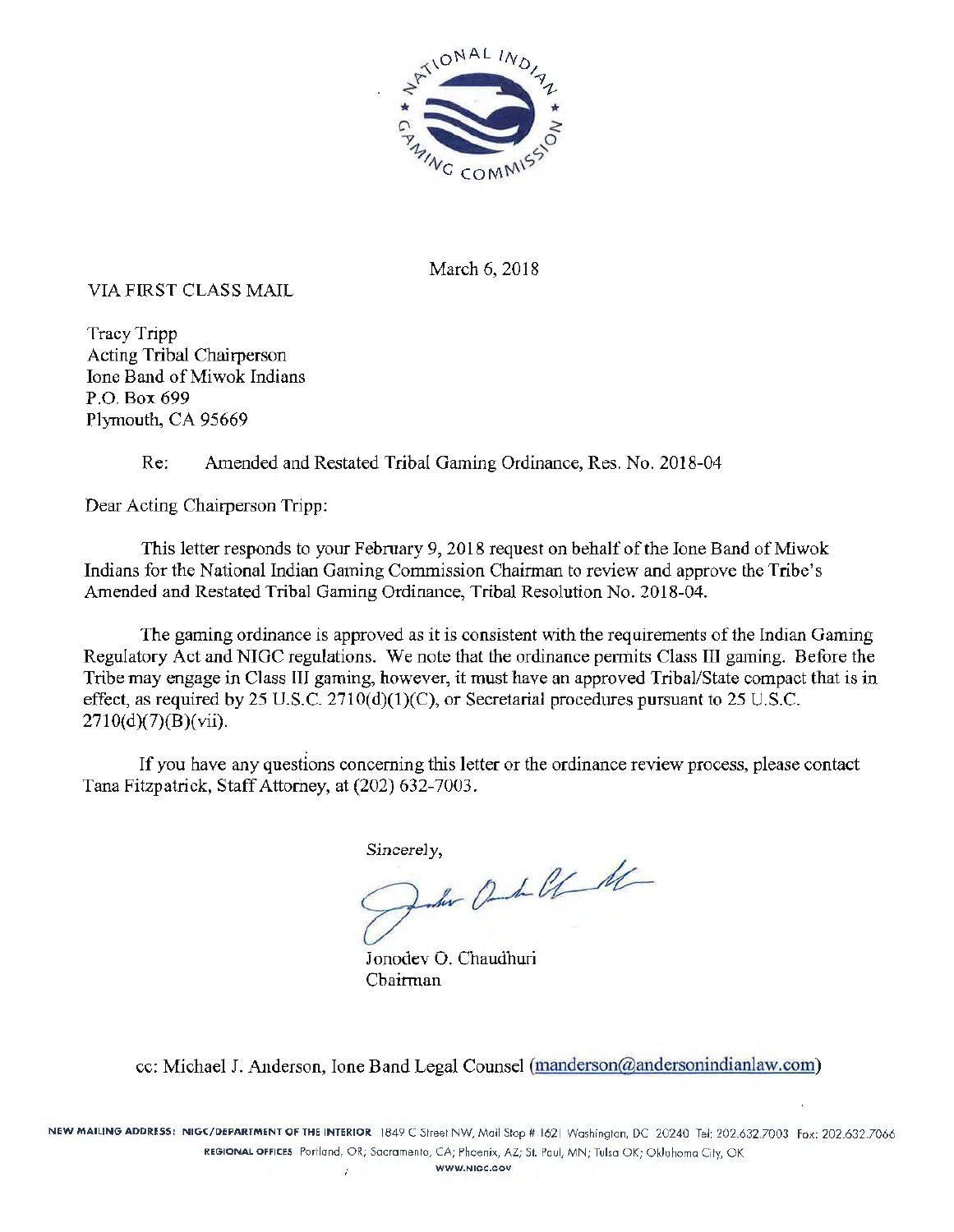### IONE BAND OF MIWOK INDIANS TRIBAL COUNCIL RESOLUTION

ecognized Sov

Indians

#### RESOLUTION NO: 2018-04

### SUBJECT: APPROVAL AND ADOPTION OF AMENDED AND RESTATED TRIBAL GAMING ORDINANCE OF THE IONE BAND OF MIWOK INDIANS

- WHEREAS: The Ione Band of Miwok Indians of California (the "Tribe") is a federally recognized Indian tribe organized under the Constitution of the Ione Band of Miwok Indians of California, adopted August 10, 2002 (the "Constitution");
- WHEREAS: Pursuant to Article V, Section 1, of the Constitution, the Tribal Council is the governing body of the Tribe;
- WHEREAS: Pursuant to Article VII, Section 1(a) of the Constitution, the Tribal Council is responsible for negotiations, consultation and contracting with the federal and state governments for the benefit of the Tribe;
- WHEREAS: Pursuant to Article VII, Section  $1(f)$  of the Constitution, the Tribal Council is empowered to create, regulate, appoint, and oversee independent organizations, subordinate organizations, and committees of the Tribe by ordinances;
- WHEREAS: Pursuant to Article VII, Section  $1(g)$  of the Constitution, the Tribal Council is further empowered to promulgate and enforce ordinances and resolutions of the Tribe, to promote and protect the peace, health, safety, and welfare of the Tribe, its members, and all other persons within the Tribe's jurisdiction;
- WHEREAS: Pursuant to Article VII, Section 1(h) of the Constitution, the Tribal Council is further empowered to promulgate and enforce civil and criminal ordinances governing the conduct, affairs, and transactions of members and non-members of the Tribe;
- WHEREAS: Pursuant to Article VII, Section 1(o) of the Constitution, the Tribal Council is tasked with the responsibility to manage and administer tribal lands and assets;
- WHEREAS: On December 27, 2017, the Tribal Council approved and adopted the Tribal Gaming Ordinance of the Ione Band of Miwok Indians and authorized the Acting Tribal Chairperson to submit the approved and adopted Ordinance to the National Indian Gaming Commission for approval;

PO Box 699 9252 Bush Street •Plymouth•CA 95669 •Ph: 209-245-5800 •Fox 209-245-3112 www.ionemiwok.org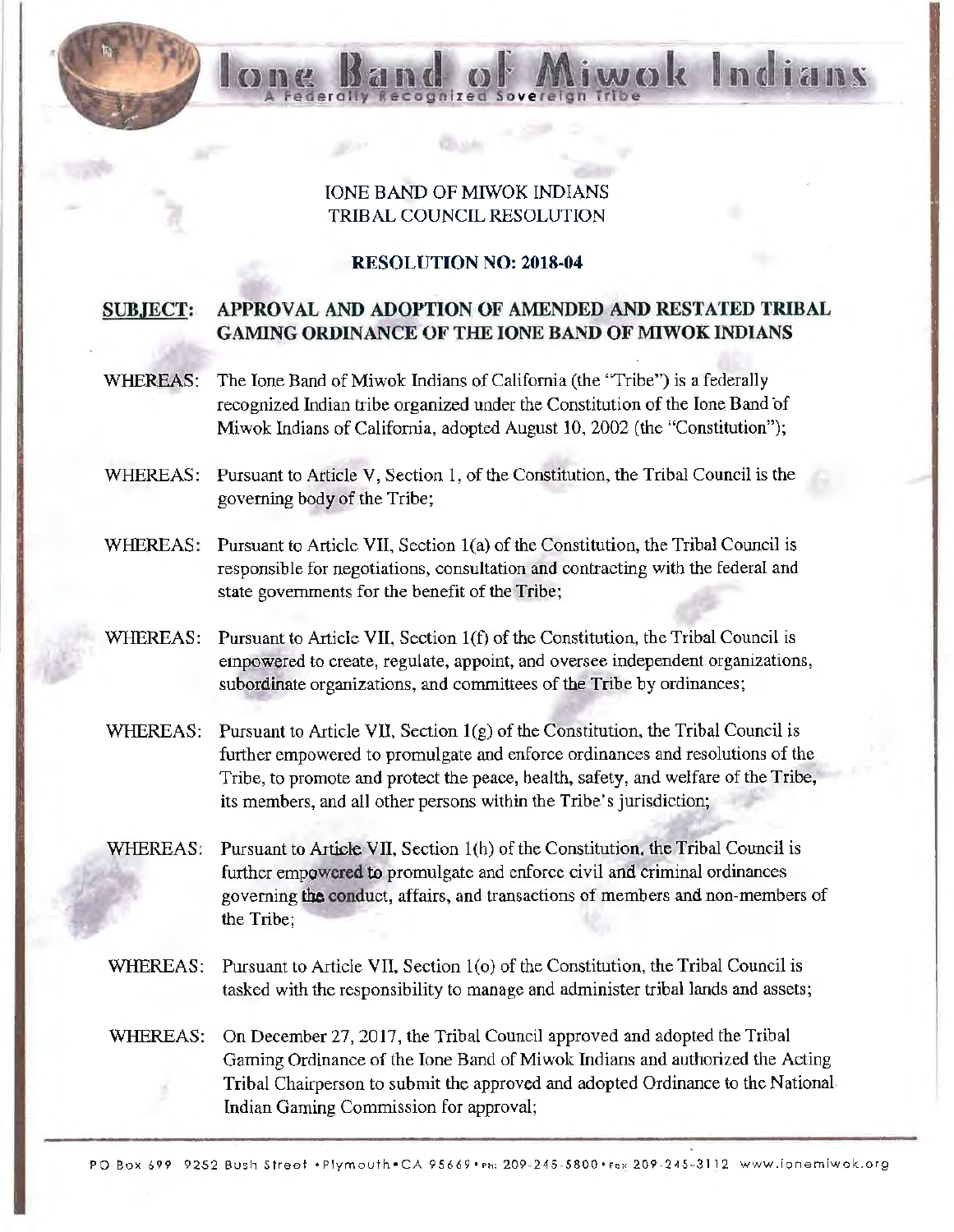

WHEREAS: On February 9, 2018, the Tribal Council learned of certain suggested changes to the Tribal Gaming Ordinance by the National Indian Gaming Commission;

Recognized Sovereign

Indians

 $\sqrt{2}$ 

- WHEREAS: The suggested changes to the Gaming Ordinance do not substantively affect the decisions of the Tribal Council with regard to the conduct of gaming on the Tribe's lands;
- WHEREAS: The Tribal Council has determined that, in order to further the Tribe's effort to develop a gaming facility and secure the approval of the Tribal Gaming Ordinance by the National Indian Gaming Commission, it is critical that the Tribe adopt the attached Amended and Restated Tribal Gaming Ordinance governing the conduct of gaming activities taking place on the Tribe's lands; and,
- WHEREAS: The Tribal Council has reviewed the attached Amended and Restated Tribal Gaming Ordinance of the Ione Band of Miwok Indians, and has determined that approval and adoption of the Ordinance is· in the Tribe's best interest.

NOW THEREFORE BE IT RESOLVED, that the Tribal Council hereby approves and adopts the attached Amended and Restated Tribal Gaming Ordinance of the Ione Band of Miwok Indians.

BE IT FURTHER RESOLVED, that the Tribal Council hereby authorizes the Acting Tribal Chairperson to submit the attached Amended and Restated Tribal Gaming Ordinance to the National Indian Gaming Commission for approval.

*(certification page follows)* 

\*\*\*\*\*\*\*\*

lone Band of Miwok Indians Tribal Council Resolution 2018-04 Page 2 of 3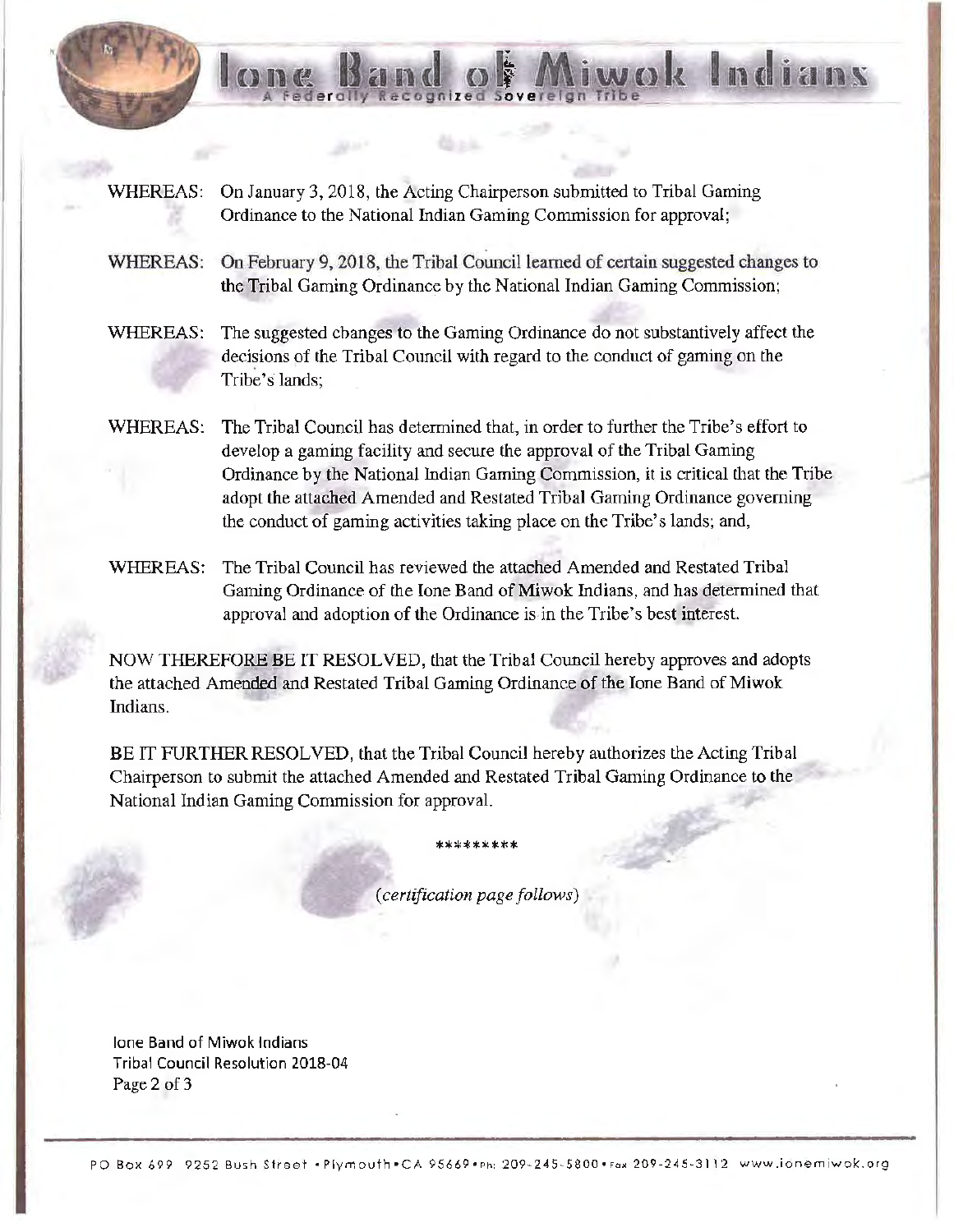### **CERTIFICATION**

ecognized Sovereign

Indian

We, the undersigned duly elected officials of the Ione Band of Miwok Indians, certify that the foregoing resolution was adopted at a duly-called meeting of the Tribal Council on February 9, 2018, at which a quorum was present, by a vote of 3 for, 0 against, and 0 abstentions.

worles

 $By:$ Tracy Tripp Acting Tribal Chairperson Date:

.,

 $\overline{\mathbf{B}}$  v:

Sara Dutschke Setshwaelo Tribal Secretary

 $Date:$   $\frac{249}{2018}$ 

lone Band of Miwok Indians Tribal Council Resolution 2018-04 Page 3 of 3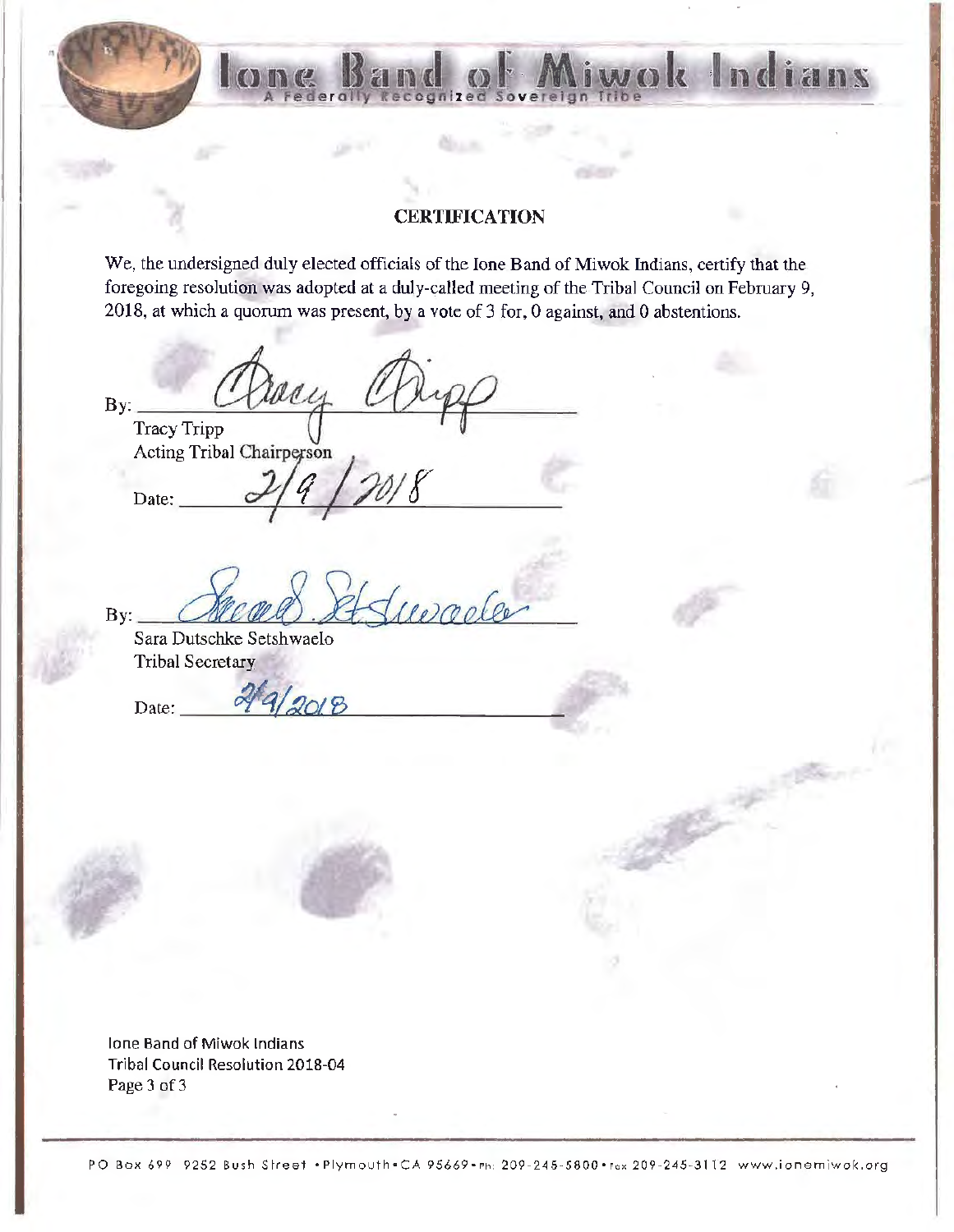# AMENDED AND RESTATED

 $\bar{1}$ 

## TRIBAL GAMING ORDINANCE

OF THE

THE IONE BAND OF MIWOK INDIANS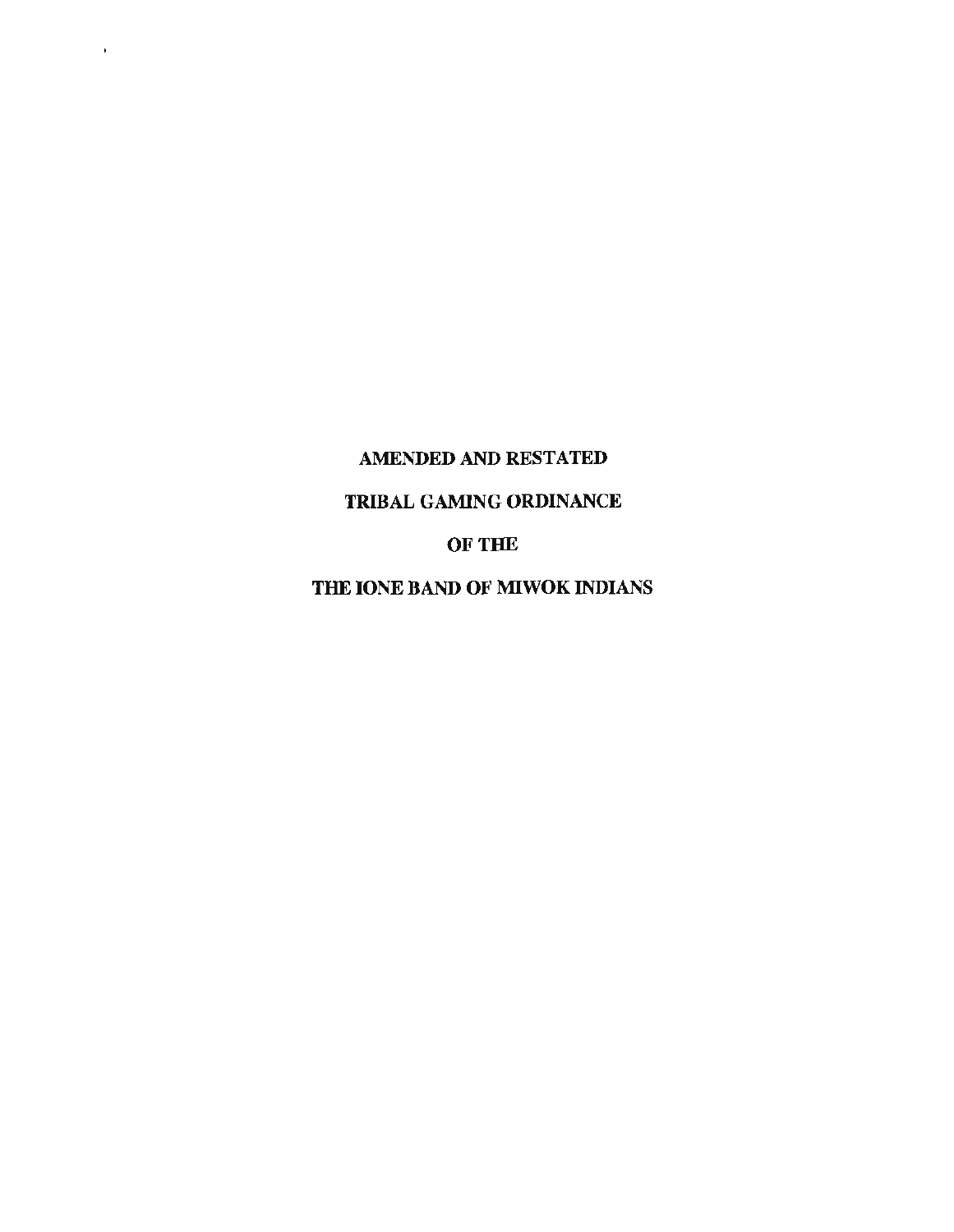# Table of Contents to Tribal Gaming Ordinance

 $\sim$ 

| Section 1.         |  |
|--------------------|--|
| Section 2.         |  |
| Section 3.         |  |
| Section 4.         |  |
| Section 5.         |  |
| Section 6.         |  |
| Section 7.         |  |
| Section 8.         |  |
| Section 9.         |  |
| Section 10.        |  |
| Section 11.        |  |
| Section 12.        |  |
| Section 13.        |  |
| Section 14.        |  |
| Section 15.        |  |
| Section 16.        |  |
| Section 17.        |  |
| Section 18.        |  |
| Section 19.        |  |
| Section 20.        |  |
| Section 21.        |  |
| Section 22.        |  |
| Section 23.        |  |
|                    |  |
| Section 25.        |  |
| Section 26.        |  |
| Section 27.        |  |
| Section 28.        |  |
| Section 29.        |  |
| Section 30.        |  |
| <b>Section 31.</b> |  |
| Section 32.        |  |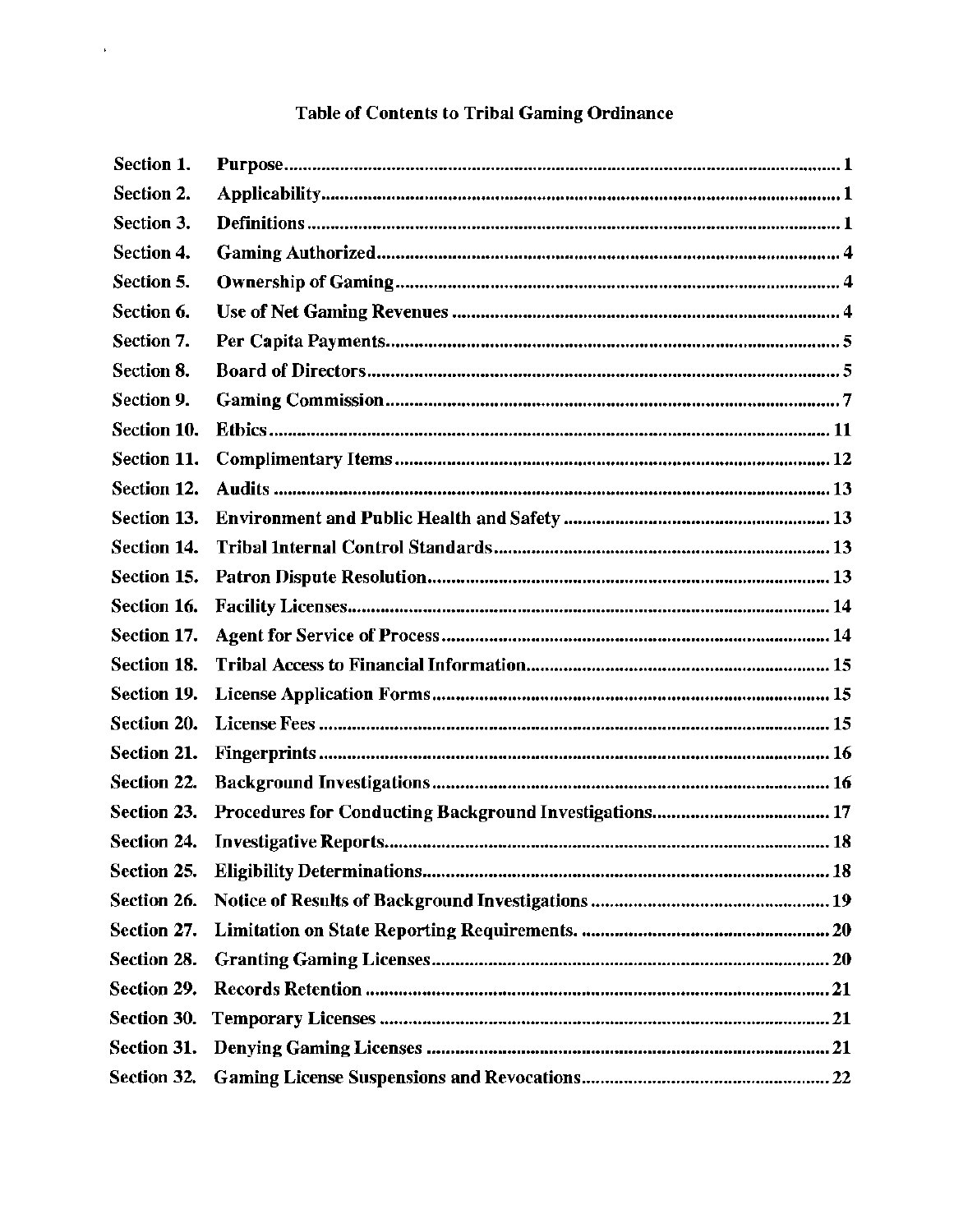| Section 35. Vendor License Application and Background Investigations 23             |  |
|-------------------------------------------------------------------------------------|--|
|                                                                                     |  |
|                                                                                     |  |
| Section 38. Exemption for Vendors Licensed by Recognized Regulatory Authorities  23 |  |
|                                                                                     |  |
|                                                                                     |  |
|                                                                                     |  |
|                                                                                     |  |
|                                                                                     |  |

' .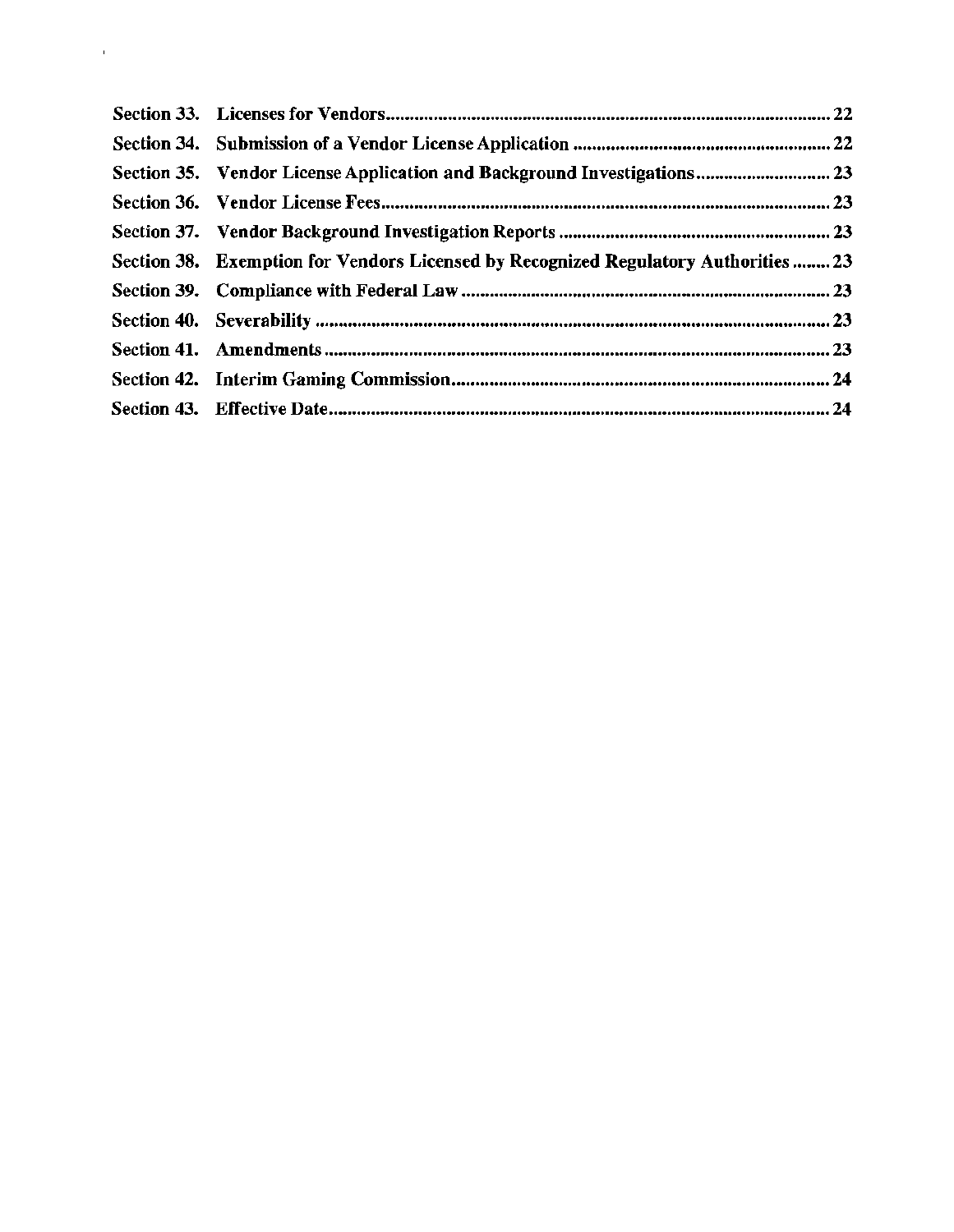### Tribal Gaming Ordinance of

### the Ione Band of Miwok Indians

#### Section 1. Purpose

 $\overline{1}$ 

The Tribal Council of the Ione Band of Miwok Indians ("Tribe"), empowered by the Tribe's Constitution to enact ordinances, hereby enacts this Tribal Gaming Ordinance ("Ordinance") in order to govern and regulate the operation of class II and class III gaming on the Tribe's Indian lands.

#### Section 2. Applicability

Unless specifically indicated otherwise, all provisions of this Ordinance shall apply to class II and class III gaming on the Tribe's Indian lands.

#### Section 3. Definitions

The following terms shall have the same meaning and effect as those same terms are defined in the Indian Gaming Regulatory Act ("IGRA"), 25 U.S.C. §§ 2701 *et seq.,* and the National Indian Gaming Commission ("NIGC") regulations, 25 C.F.R. §§ 500 *et seq.,*  if they are defined in IGRA and the NIGC' s regulations.

- A. Board of Directors (the Board). The Tribal Board of Directors, who serve as primary management officials in overseeing the General Manager and the day-to-day non-regulatory aspects of a gaming operation.
- B. Class I gaming. Social games solely for prizes of minimal value or traditional forms of Indian gaming engaged in by individuals as part of, or in connection with, Tribal ceremonies or celebrations.
- C. Class II gaming. Those gaming activities defined as "class II gaming" in IGRA at 25 U.S.C. § 2703(7), and the NIGC's regulations at 25 C.F.R. § 502.3.
- D. Class III gaming. Those gaming activities defined as "class III gaming" in IGRA at 25 U.S.C. § 2703(8), and the NIGC's regulations at 25 C.F.R. § 502.4.
- E. Commission. The Tribal Gaming Commission established pursuant to this Ordinance to perform regulatory oversight and to monitor compliance with Tribal, federal, and applicable state regulations.
- F. Commissioner. A Tribal Gaming Commissioner.
- G. Complimentary shall have the meaning as set forth in 25 C.F.R. § 542.2(a).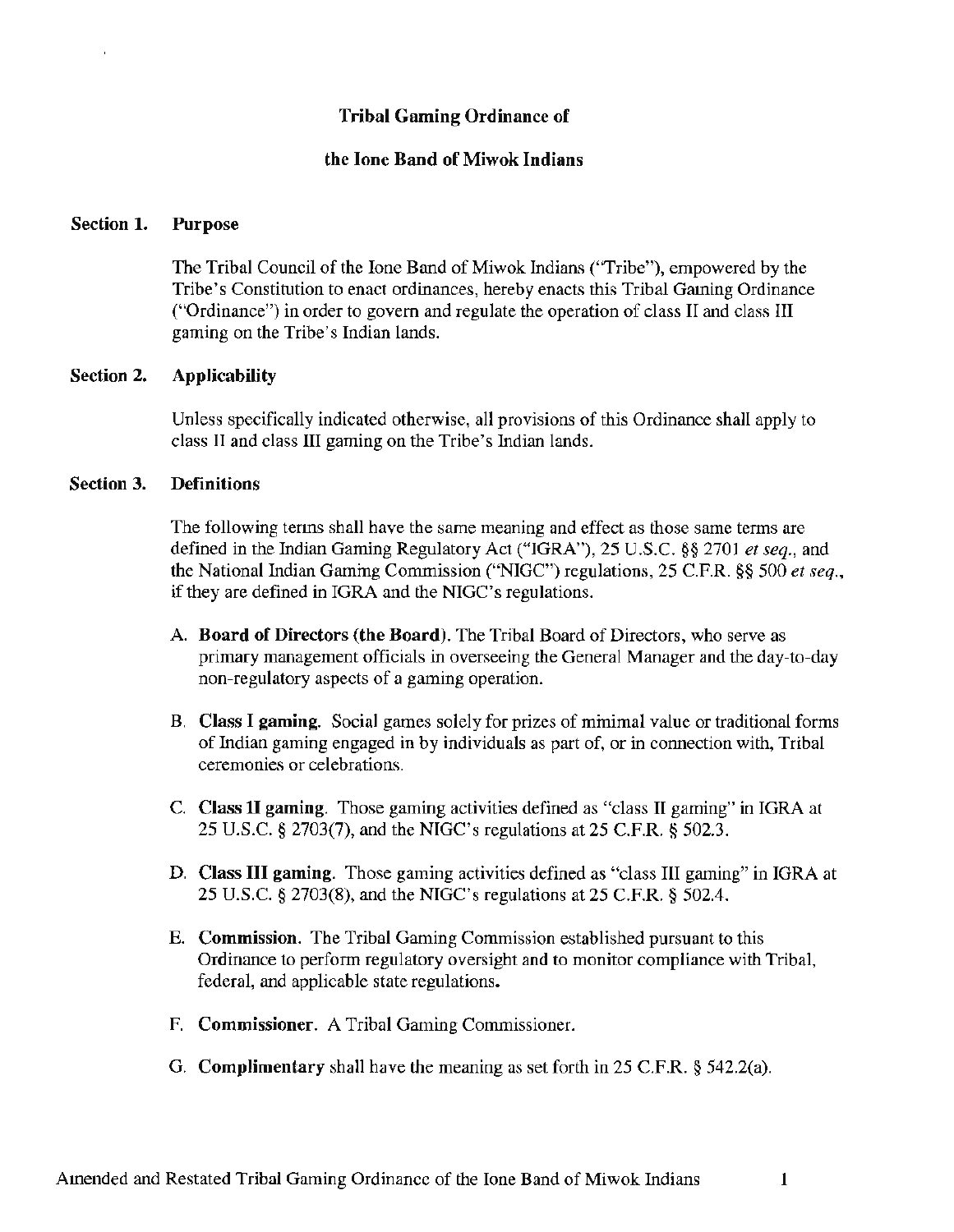- H. Facility License. A license defined as a "Facility License" in the NIGC's regulations at 25 C.F.R. § 502.23. See also IGRA at 25 U.S.C. § 2710(b)(1) and (d)(l)(A)(iii).
- I. Financial Source. Any individual or entity who, directly or indirectly, extends financing to a Gaming Operation.
- J. Gaming Operation. Each economic entity that is licensed by the Tribe, operates the games, receives the revenues, issues the prizes, and pays the expenses. A gaming operation may be operated by the Tribe directly, or by a management contractor.
- K. Gaming Resources. Any goods or services provided or used in connection with gaming activities, whether exclusively or otherwise, including, but not limited to, equipment, furniture, class III slot machines, and ancillary equipment, implements of class III gaming activities such as playing cards, furniture designed primarily for class III gaming activities, maintenance or security equipment and services, and class III gaming consulting services, or as otherwise defined under a Tribal-State Compact (or, alternatively, Secretarial Procedures). "Gaming resources" does not include professional accounting and legal services.
- L. IGRA. The Indian Gaming Regulatory Act, 25 U.S.C. §§ 2701 *et seq.,* and any and all regulations promulgated pursuant thereto.
- M. Indian Lands. Those lands defined as "Indian Lands" in IGRA at 25 U.S.C. § 2703(4) and the NIGC's regulations at 25 C.F.R. § 502.12. See also 25 U.S.C. § 2719 and 25 C.F.R. part 292.

#### N. Key Employee.

- 1. A person who performs one or more of the following functions:
	- (a) Bingo caller;
	- (b) Counting room supervisor;
	- (c) Chief of security;
	- (d) Custodian of gaming supplies or cash;
	- ( e) Floor manager;
	- (f) Pit boss;
	- (g) Dealer;
	- (h) Croupier;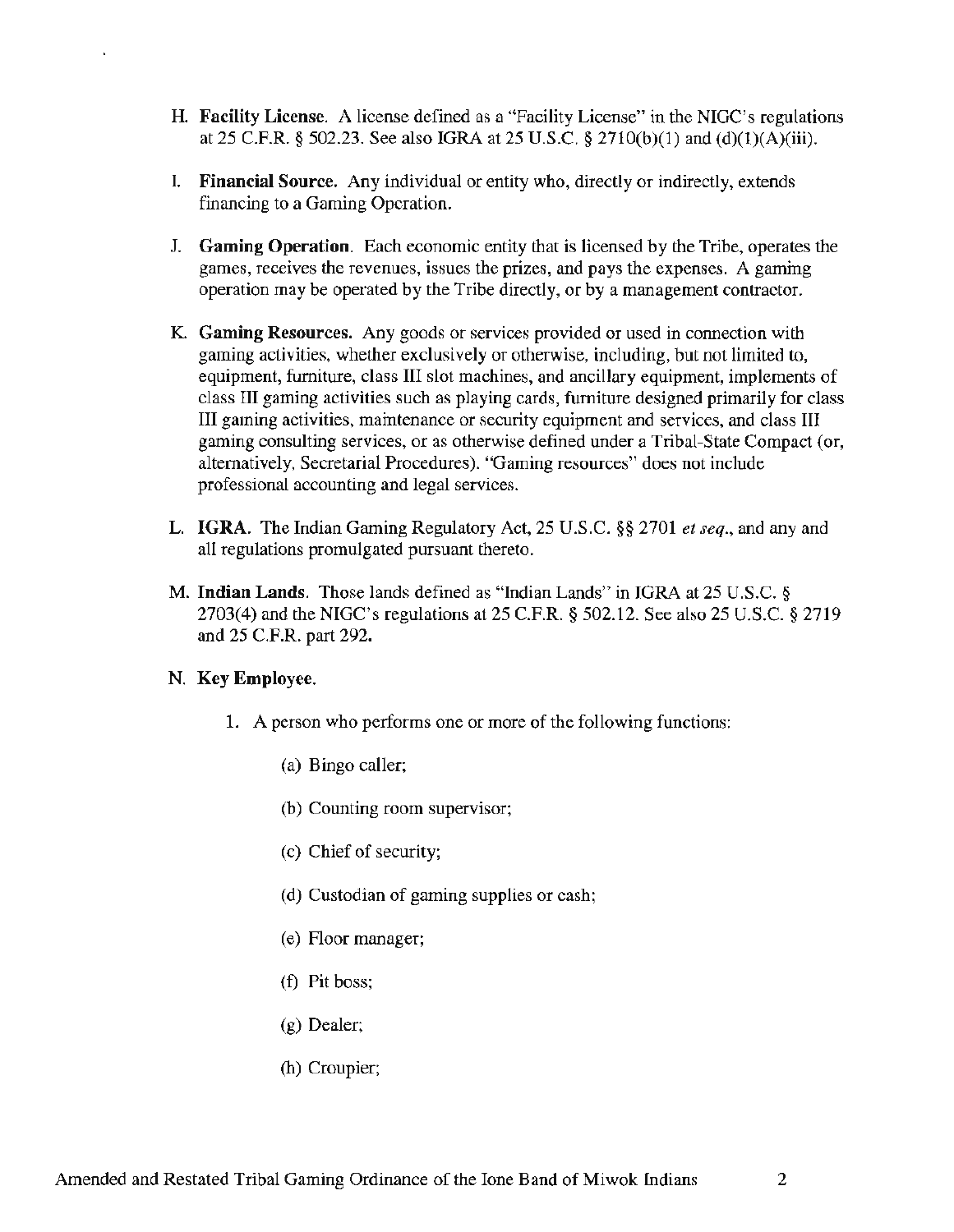- (i) Approver of credit; or
- (j) Custodian of gambling devices, including persons with access to cash and accounting records within such devices;
- 2. If not otherwise included, any other person whose total cash compensation is in excess of \$50,000 per year;
- 3. If not otherwise included, the four most highly compensated persons in the gaming operation; or
- 4. Any other person designated by the Commission as a key employee.
- 0. Management Contract. Any contract, subcontract or collateral agreement between an Indian tribe and a contractor or between a contractor and a subcontractor if such contract or agreement provides for the management of all or part of a gaming operation.
- P. Net Revenues. Gross gaming revenues as defined as "Net Revenues" in IGRA at 25 U.S.C. § 2703(9) and the NIGC's regulations at 25 C.F.R. § 502.16.
- Q. NIGC. The National Indian Gaming Commission, established pursuant to IGRA at 25 u.s.c. § 2704.

### R. Primary Management Official.

- 1. The person(s) having management responsibility for a management contract; or
- 2. Any person who has authority:
	- (a) To hire and fire employees; or
	- (b) To set up working policy for the gaming operation; or
- 3. The chief financial officer or other person who has financial management responsibility; or
- 4. Any other person designated by the Commission as a primary management official.
- S. Recognized Regulatory Authority. The following jurisdicitions: other federally recognized tribes, Nevada, New Jersey, Colorado and Washington State.
- T. Secretarial Procedures. Procedures that may be prescribed by the Secretary of the Interior in lieu of a Tribal-State Compact pursuant to IGRA at 25 U.S.C. §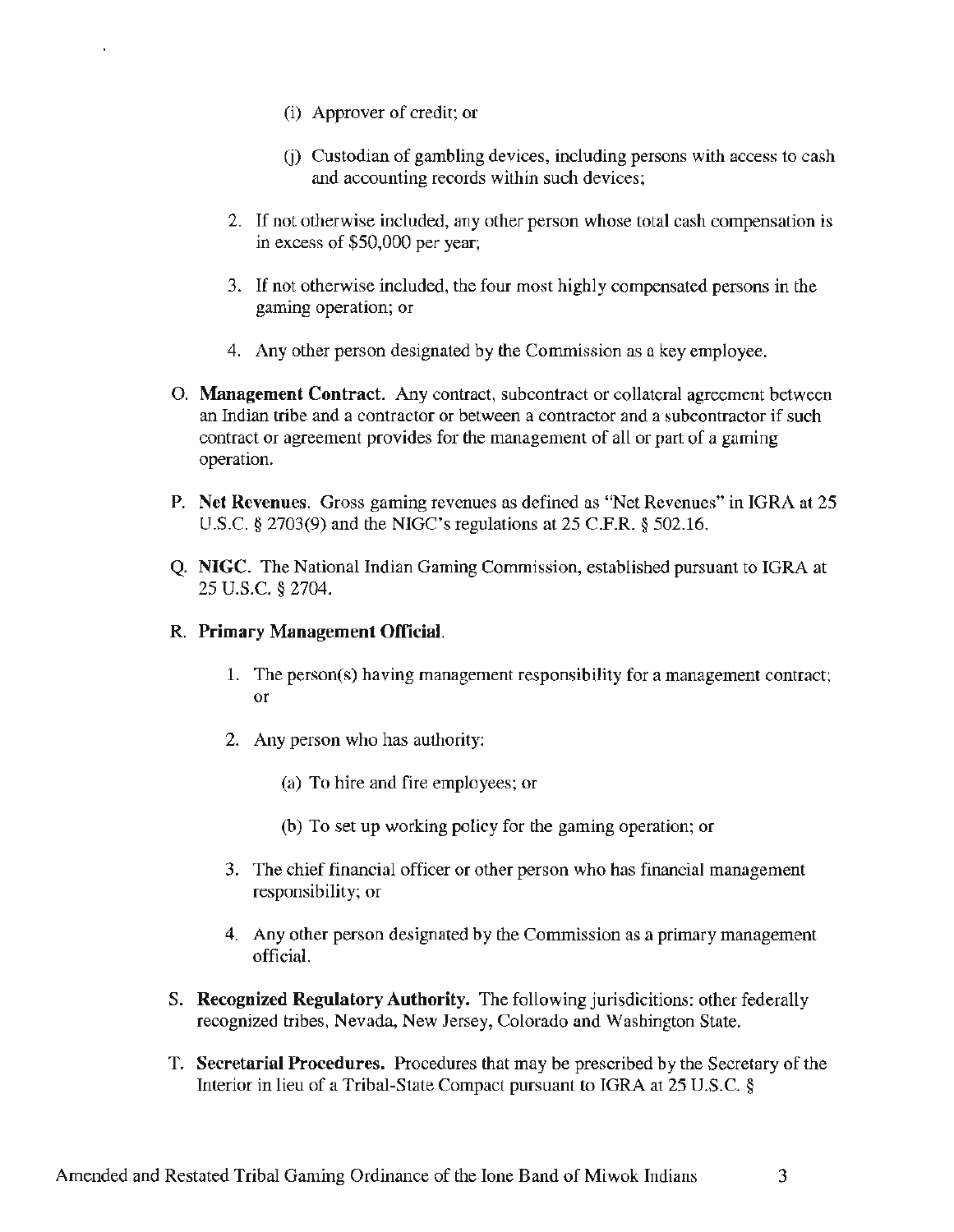$2710(d)(7)$ ,

 $\lambda$ 

- U. State Gaming Agency. The entity or entities authorized to investigate, approve, regulate and license gaming pursuant to state law in the state in which any Gaming Facility is located.
- V. Tribe. The Ione Band of Miwok Indians of California, a federally recognized Indian tribe.
- W. Tribal Council. The governing body of the Tribe under the Tribe's Constitution.
- X. Tribal Gaming Regulations. Any gaming regulations issued by the Commission pursuant to this Ordinance relating to class II and/or class III gaming on the Tribe's Indian lands.
- Y. Tribal-State Compact. An agreement that may be entered into between the Tribe and a state concerning the conduct of class III gaming, pursuant to IGRA at 25 U.S.C. § 2710(d). See also NIGC's regulations at 25 C.F.R. § 502.21.

#### Section 4. Gaming Authorized

Class II and class III gaming are authorized to be conducted on the Tribe's Indian lands, if such gaming is conducted in accordance with this Ordinance, IGRA, the NIGC's regulations, and any other applicable laws or regulations.

#### Section 5. Ownership of Gaming

A The Tribe shall have the sole proprietary interest in and responsibility for the conduct of any Gaming Operation authorized by this Ordinance, unless the Tribe elects to allow individually owned gaming.

#### Section 6. Use of Net Gaming Revenues

- A. Net Revenues from Tribal gaming shall be used only for the following purposes:
	- I. To fund Tribal government operations or programs;
	- 2. To provide for the general welfare of the Tribe and its members;
	- 3. To promote Tribal economic development;
	- 4. To donate to charitable organizations; or
	- 5. To help fund operations of local government agencies.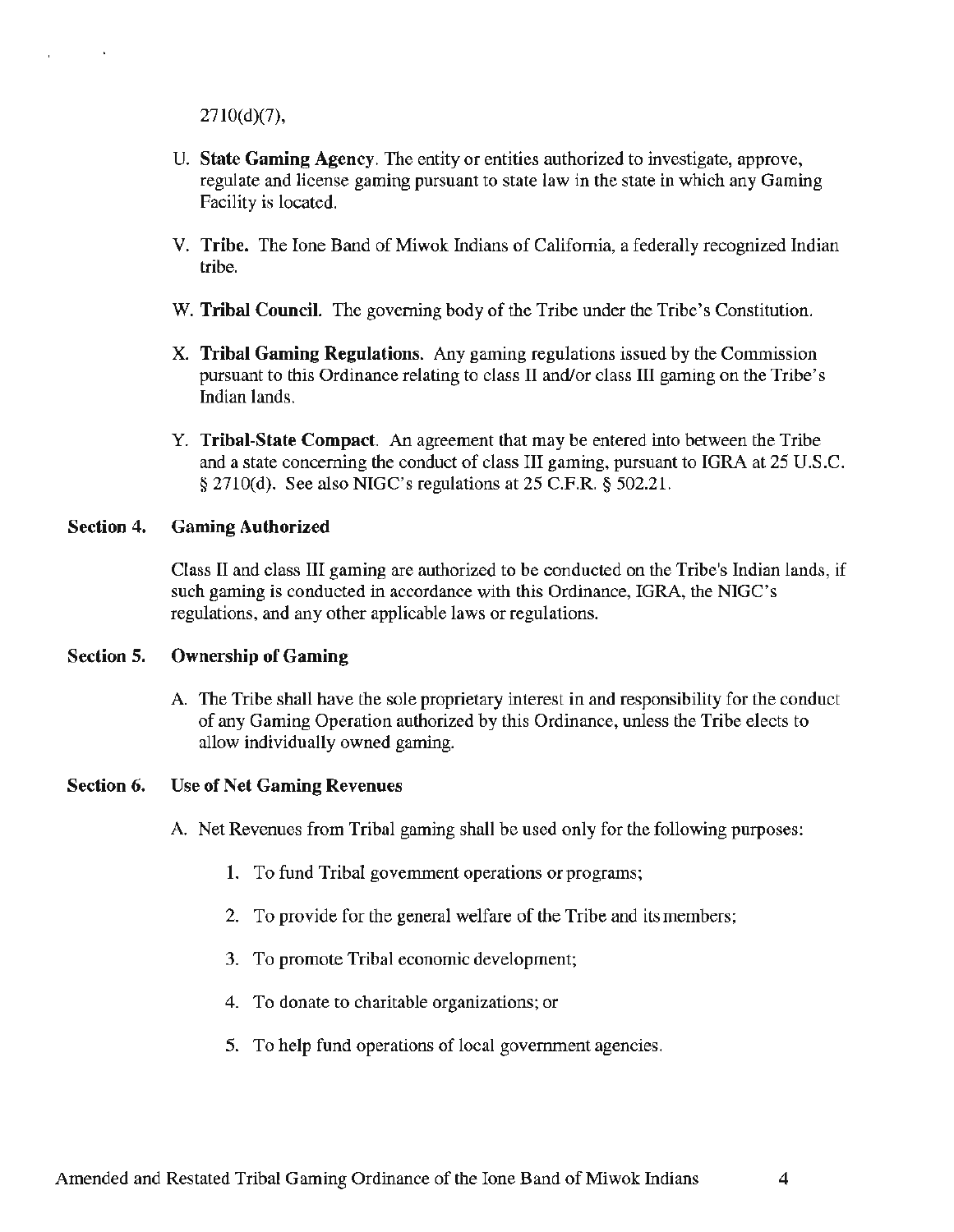### Section 7. Per Capita Payments

- A Net Revenues from any class II and/or class III gaming activities conducted or licensed by the Tribe may be used to make per capita payments to Tribal members  $if$ —
	- 1. The Tribe has prepared a plan to allocate revenues to one or more of the five uses authorized by Section 6(A) of this Ordinance;
	- 2. The plan is approved by the Secretary of the Interior as adequate, particularly with respect to the uses described in Sections 6(1) and 6(3) of this Ordinance;
	- 3. The interests of minors and other legally incompetent persons who are entitled to receive any of the per capita payments are protected and preserved, and the per capita payments are disbursed to the parents or legal guardian of such minors or legal incompetents in such amounts as may be necessary for the health, education, or welfare of the minor or other legally incompetent person; and
	- 4. The per capita payments are subject to Federal taxation and the Tribe notifies its members of such tax liability when payments are made.

### Section 8. Board of Directors

- A In addition to the General Manager for the facility, there shall be established a Tribal Board of Directors, which shall serve in a management oversight role over the General Manager and the day-to-day operations of Tribal businesses, and the gaming enterprise. In the event that the Tribe enters into a management contract approved by the NIGC, the Board may delegate some or all of its duties involving management of the gaming enterprise to the approved management contractor. The Board shall oversee all non-regnlatory aspects of the gaming operation. Regulation of the gaming operation shall be the sole responsibility of the Commission.
- B. The Board of Directors shall consist of three (3) to five (5) members at the discretion of the Tribal Council. The Board of Directors shall consist of a Chairperson, Vice-Chairperson, and at least one Director. Terms of office for members of the Tribal Gaming Board of Directors shall be as follows: the Chairperson shall serve an initial term of one year, with subsequent Chairpersons serving three-year tenns. The Vice Chairperson and other Director(s) shall serve an initial term of two years, with subsequent Vice-Chairpersons and Directors serving three-year terms. The members of the Board shall be subject to the same background requirements as key employees and primary management officials, and must be licensed accordingly. In order to serve on the Board, a person must possess one of the following:
	- 1. Degree in Business Administration, Accounting, Marketing, or an equivalent field;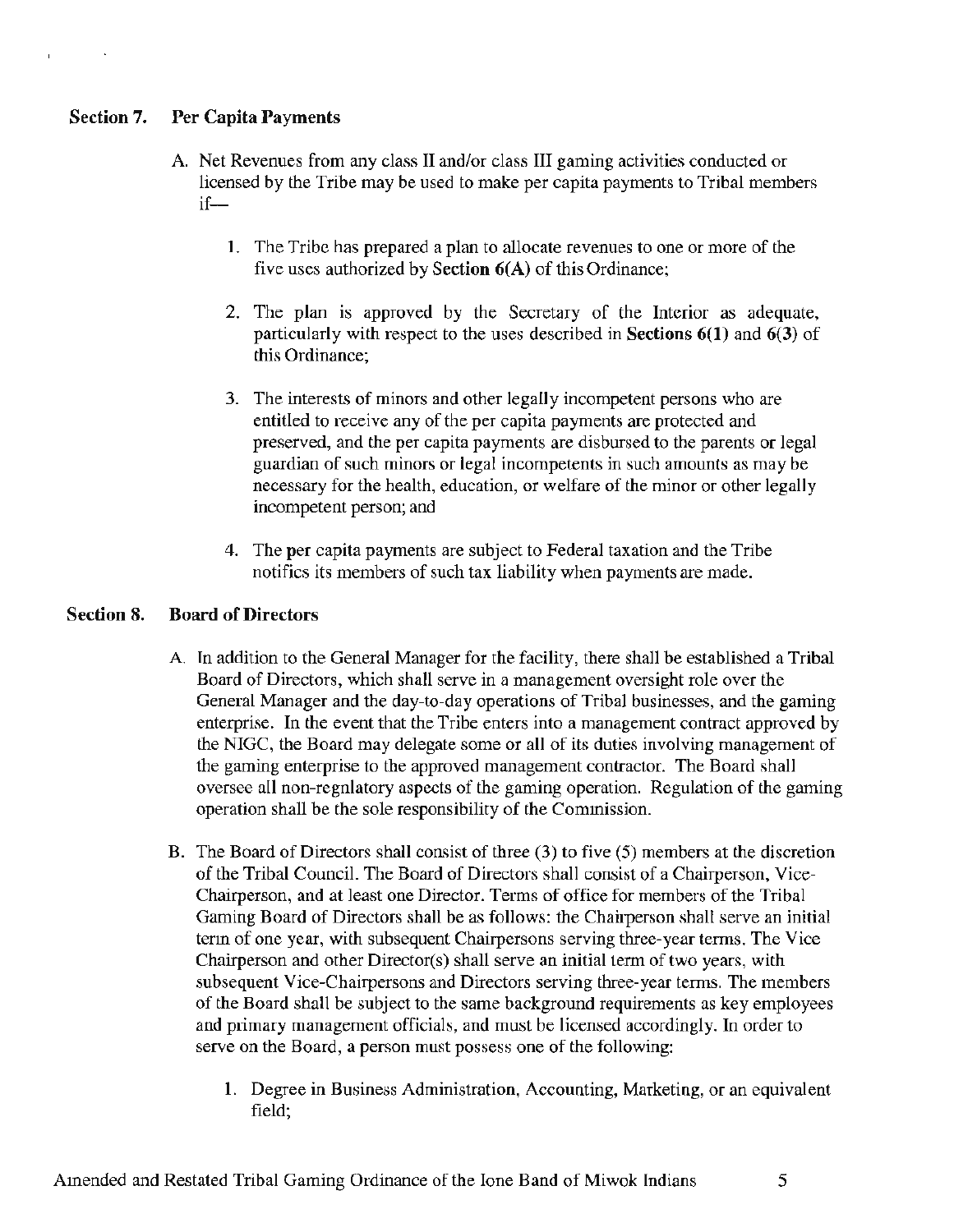- 2. Minimum five (5) years experience in business management;
- 3. Minimum two (2) years experience in casino management; or
- 4. Demonstrated knowledge of federal Indian law, the Indian Gaming Regulatory Act, and related statutes and regulations.
- C. The Board of Directors shall perform the following duties:
	- 1. Monitor and oversee the day-to-day operations of the gaming facility, whether managed by a Tribal employee or by an approved management contractor;
	- 2. Inspect and examine on a periodic basis all books, records, and papers of the gaming facility;
	- 3. Set hours of operation for the gaming facility;
	- 4. Set wager limits;
	- *5.* Develop marketing plans;
	- 6. Oversee the interview, selection, and training of employees of the gaming operation;
	- 7. Establish employee policies, rates of pay, and hours of work;
	- 8. Adopt an annual operating budget, subject to Tribal Council approval;
	- 9. Enter into contracts on behalf of the gaming facility, subject to Tribal Council approval and NIGC review; and
	- 10. Any other duties necessary to monitor and oversee the gaming operation.
	- 11. Any other duties determined necessary to operate, monitor and oversee additional Tribal businesses.
- D. Members of the Board of Directors shall be appointed by the Tribal Council.
- E. The Tribe recognizes the importance of an independent Tribal Gaming Board of Directors in maintaining a well-managed gaming operation. To avoid potential conflicts of interest between the operation and regulation of the gaming facility, the Tribe hereby finds that, at a minimum:
	- 1. No greater than two (2) members of the Tribal Council may serve on the Board of Directors at any given time;
	- 2. No immediate family members may serve concurrently with one anotheron the Board of Directors. This requirement will be waived only in the event that the Tribal Council cannot adequately fill all Board positions without appointing more than one person from the same immediate family;
	- 3. Members of the Board of Directors are prohibited from gambling in the facility; and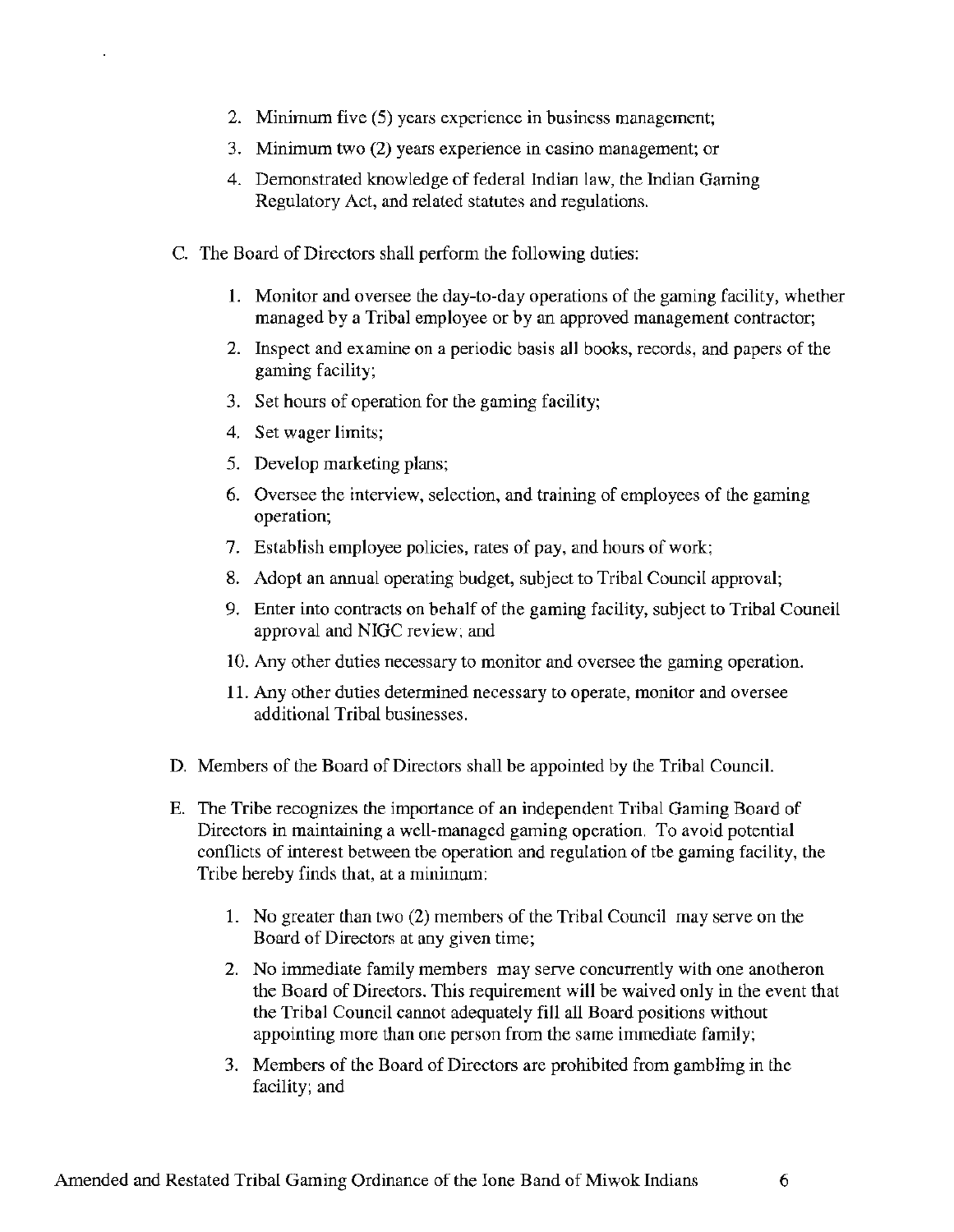- 4. Members of the Board of Directors are prohibited from accepting Complimentary items from the gaming operation, except food and beverages valued at five (5) dollars or less.
- F. Members of the Board of Directors may be removed from office by the Tribal Council prior to the expiration of their respective terms only for neglect of duty, misconduct, malfeasance, or other acts that would render the Director unqualified for his/her position. Any allegations of neglect of duty, misconduct, malfeasance, or other acts that would render him or her unqualified for his/her position must be substantiated by a preponderance of the evidence. When the Tribal Council believes that a removal is appropriate, it shall so notify the Director(s) and hold a hearing on the matter. The hearing process will be set forth in a separate policy to be adopted by the Tribal Council. The Tribal Council may opt to preliminarily remove the Director pending the hearing. The affected Director will be given an opportunity to provide evidence rebutting the grounds for his or her proposed removal before the removal is considered. A vote by the Tribal Council on the validity of the removal shall be final and not subject to further appeal. A finding by the Tribal Council that the preliminary removal was wrongful shall entitle the affected Director to compensation for expenses incurred in appealing the wrongful removal, and shall entitle the Director to any pay withheld.
- G. Members of the Tribal Gaming Board of Directors shall be compensated at a level determined by the Tribal Council.

#### Section 9. Gaming Commission

- A. The Tribe hereby establishes a Tribal Gaming Commission ("Commission") to regulate the Tribe's Gaming Operations. The Commission shall consist of three (3) to five (5) members, including a Chair, Vice-Chair and at least one additional Commissioner.
- B. The Commission will conduct oversight to ensure compliance with Tribal, federal and, if applicable, state laws and regulations. It will serve as the licensing authority for individuals employed in the Gaming Operation and will administer background investigations as part of the licensing process. The Commission will also have a role in monitoring compliance with the Gaming Operation's internal controls and in tracking gaming revenues. In order to carry out its regulatory duties, the Commission shall have unrestricted access to all areas of the Gaming Operation and to all of its records. The Commission shall have authority to take enforcement actions, including suspension or revocation of an individual gaming license, when appropriate.
- C. Commissioner positions shall be filled through appointment by the Tribal Council.
- D. The terms of office for Commissioners shall be as follows: the Chair shall serve an initial term of one (1) year, with subsequent Chairs serving 3-year terms; and the Vice-Chair and Commissioner(s) shall serve an initial term of two (2) years, with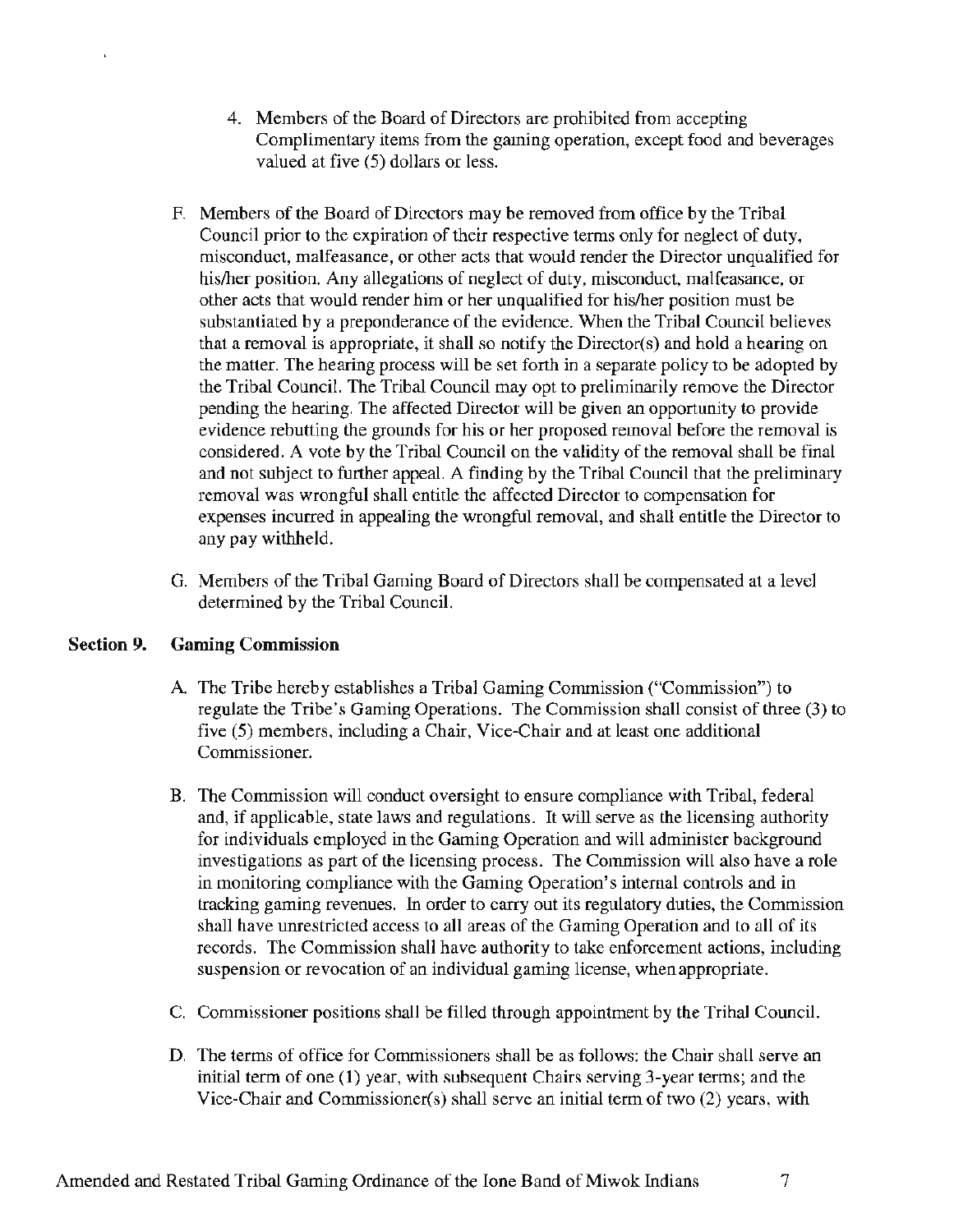subsequent Vice-Chairs and Commissioner(s) serving 3-year terms.

- E. The following persons are not eligible to serve as Commissioners:
	- 1. Tribal Council members, while serving as such;
	- 2. Current employees of the Gaming Operation;
	- 3. Gaming contractors (including any principal of a management, or other, contracting company);
	- 4. A spouse, child, parent, grandparent, grandchild, aunt, uncle or first cousin of, or person sharing a residence with, any of the above;
	- 5. Persons ineligible to be Key Employees or Primary Management Officials;
	- 6. Non-tribal members previously convicted of any felony or misdemeanor offense of embezzlement, theft or any other money-related or honesty-related misdemeanor offense, such as fraud, cannot serve as a Commissioner.
- F. Tribal members previously convicted of any felony or misdemeanor offense of embezzlement, theft or any other offense related to money or honesty, such as fraud, will only be allowed to serve as a Commissioner if the Tribal Council specifically finds that a significant amount of time has passed and the person is now of trustworthy character.
- G. The Tribal Council shall require a criminal history check with appropriate law enforcement agencies for each Commissioner candidate; shall review the candidate's criminal history check results; and shall make an appropriate eligibility determination before appointing an individual to the position of Commissioner.
- H. The Tribe recognizes the importance of an independent Commission in maintaining a well-regulated Gaming Operation. The Commission shall be independent of, and act independently and autonomously from, the Tribal Council in all matters within its purview. No prior, or subsequent, review by the Tribal Council of any actions of the Commission shall be required or permitted except as otherwise explicitly provided in this Ordinance. To avoid potential conflicts of interest between the operation and regulation of the Gaming Operation and the Gaming Facility, the Tribe requires that, at a minimum:
	- 1. Members of the Commission are prohibited from gambling in the Gaming Facility;
	- 2. Commissioners are prohibited from accepting Complimentary items from the Gaming Operation, excepting food and beverages valued under five (5) dollars;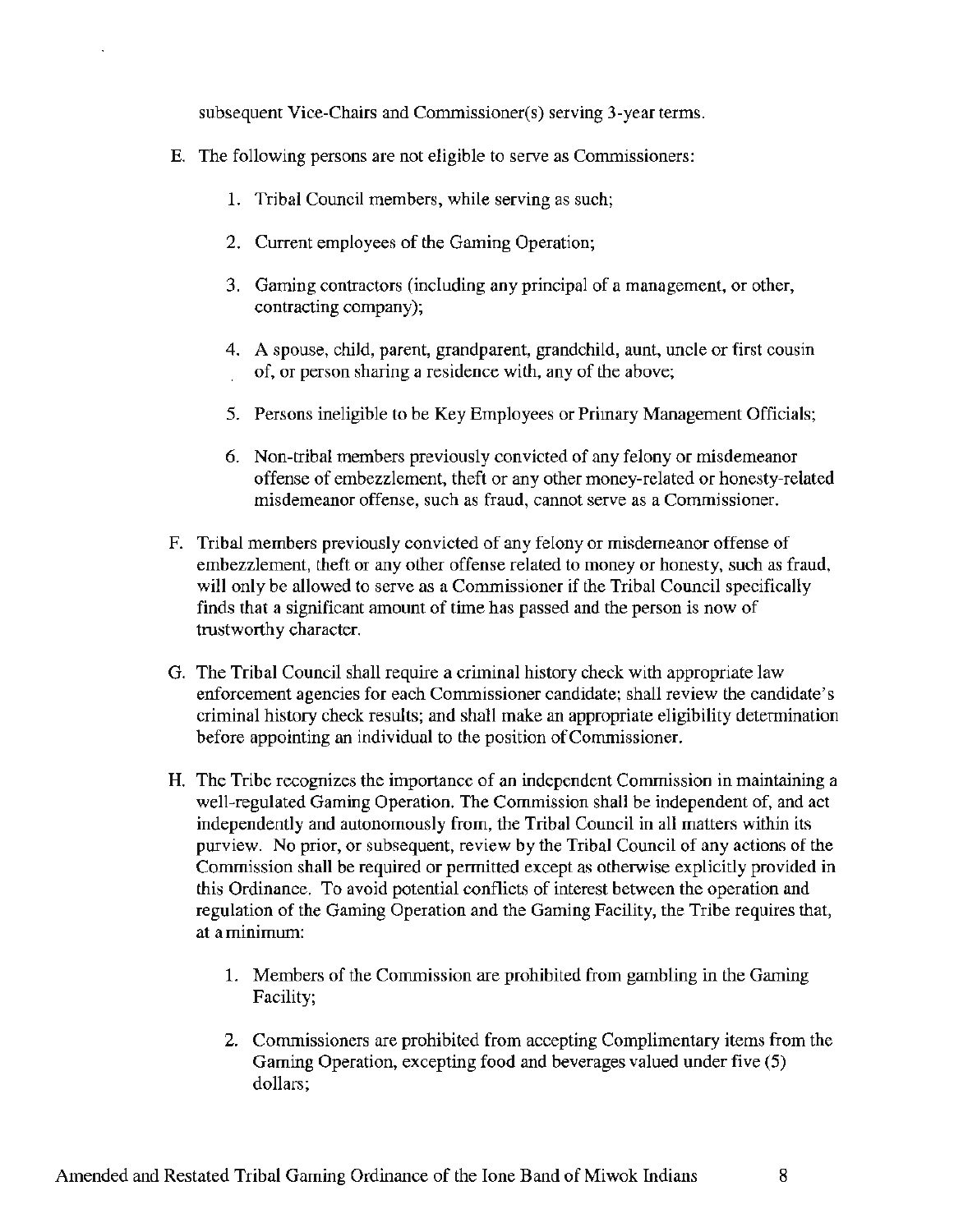- 3. Commissioners may only be removed from office by the Tribal Council, prior to the expiration of their respective tenns, for neglect of duty, misconduct, malfeasance or other acts that would render a Commissioner unqualified for the position;
- I. Nominees for Commissioner positions must satisfy the eligibility standards set forth for Primary Management Officials and Key Employees found in the **"Eligibility Determinations"** Section of this Ordinance. All requisite background investigations shall be performed under the sole direction of the Tribe. Commissioners are not required to be licenced under this Ordinance.
- J. The Commission shall:
	- **1.** Conduct background investigations, or cause such investigations to be conducted, for Primary Management Officials and Key Employees;
	- 2. Review and approve all investigative work conducted in connection with the background investigations of Primary Management Officials and Key Employees;
	- 3. Create and maintain investigative reports based on the background investigations of Primary Management Officials and Key Employees;
	- 4. Obtain and process fingerprints, or designate a law enforcement agency to obtain and process fingerprints;
	- 5. Make licensing eligibility determinations, which shall be signed by the Chair of the Commission;
	- 6. Submit a notice of results to the NIGC of the background investigations done for each Primary Management Official and Key Employee applicant;
	- 7. Issue gaming licenses to Primary Management Officials and Key Employees of the Gaming Operation, if warranted by the eligibility determination;
	- 8. Establish standards for licensing gaming facilities;
	- 9. Issue gaming Facility Licenses to gaming facilities;
	- 10. Inspect, examine and monitor all of the Tribe's gaming activities, and have immediate access to review, inspect, examine, photocopy and audit all records of the Gaming Operation(s);
	- **11.** Ensure compliance with all Tribal, state and federal laws, rules and regulations regarding Indian gaming;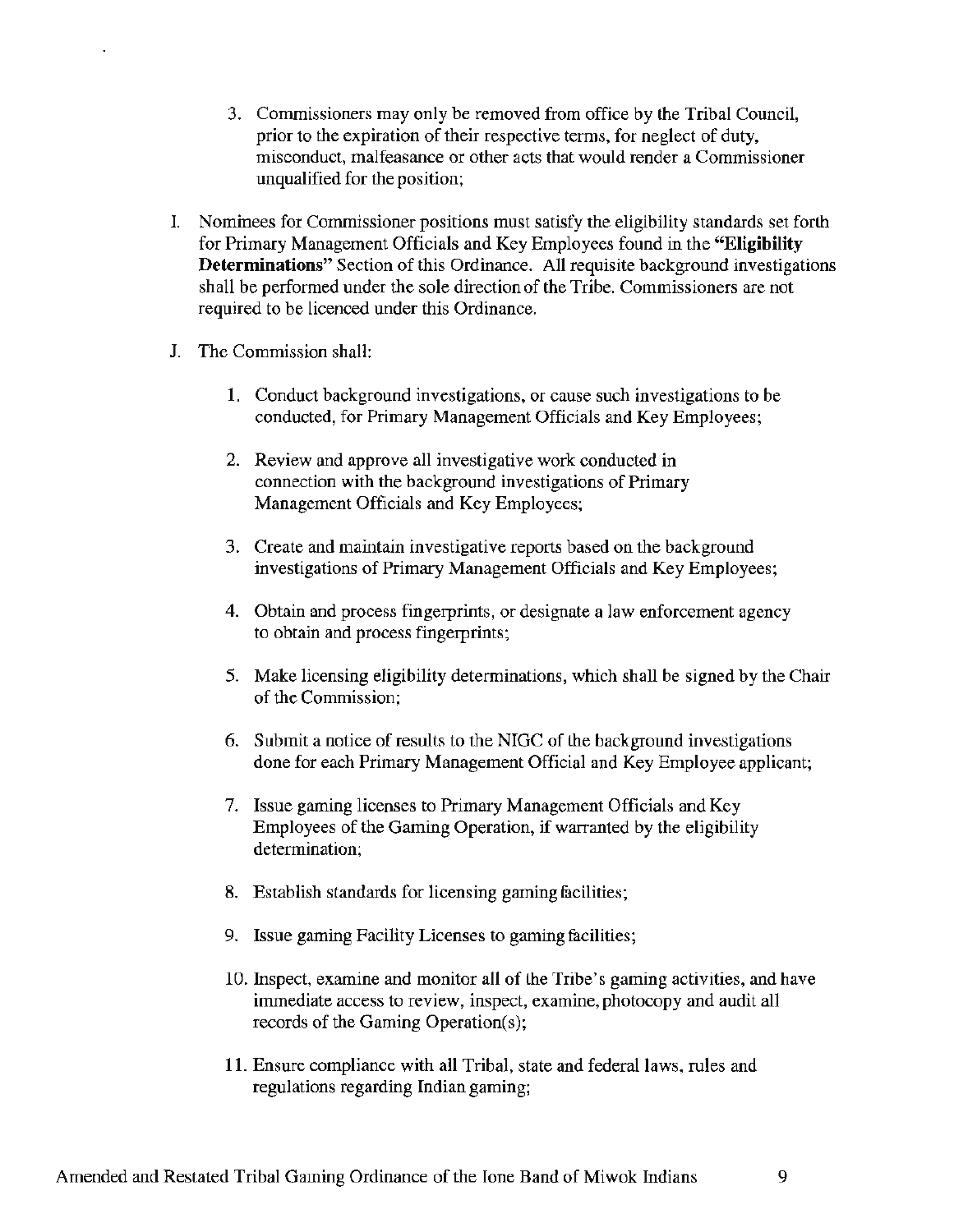- 12. Investigate any suspicion of wrongdoing associated with any Gaming Operation;
- 13. Hold hearings on patron complaints, in accordance with procedures established in this Ordinance and any Tribal Gaming Regulations;
- 14. Comply with any and all reporting requirements under IGRA, the NIGC's regulations and any Tribal-State Compact to which the Tribe is a party, and any other applicable law;
- 15. Promulgate and issue Tribal Gaming Regulations necessary to comply with applicable internal control standards;
- 16. Promulgate and issue Tribal Gaming Regulations on the levying of fees and/or taxes associated with gaming license applications;
- 17. Promulgate and issue Tribal Gaming Regulations on the levying of fines and/or the suspension or revocation of licenses for violations of this Ordinance or any Tribal, federal or state gaming regulations, if applicable;
- 18. Establish a list of persons not allowed to game in the Tribe's gaming facilities in order to maintain the integrity of the Gaming Operation(s);
- 19. Establish a list of persons who have voluntarily agreed to be excluded from the gaming facilities, and create Tribal Gaming Regulations for enforcing the exclusions;
- 20. Provide referrals and information to the appropriate law enforcement officials when such information indicates a violation of Tribal, federal or state statutes, ordinances, regulations, codes or resolutions;
- 21. Create a list of regulatory authorities that conduct background investigations of, and license, vendors who are recognized as trustworthy;
- 22. Draft and adopt Tribal Gaming Regulations exempting vendors from the licensing and/or background investigation requirements if they have received a license from a Recognized Regulatory Authority;
- 23. Perform such other duties the Commission deems appropriate for the proper regulation of the Gaming Operation(s); and
- 24. Promulgate such Tribal Gaming Regulations and guidelines as deemed appropriate to implement the provisions of this Ordinance, so long as they are in furtherance of, and not in conflict with, any provisions of this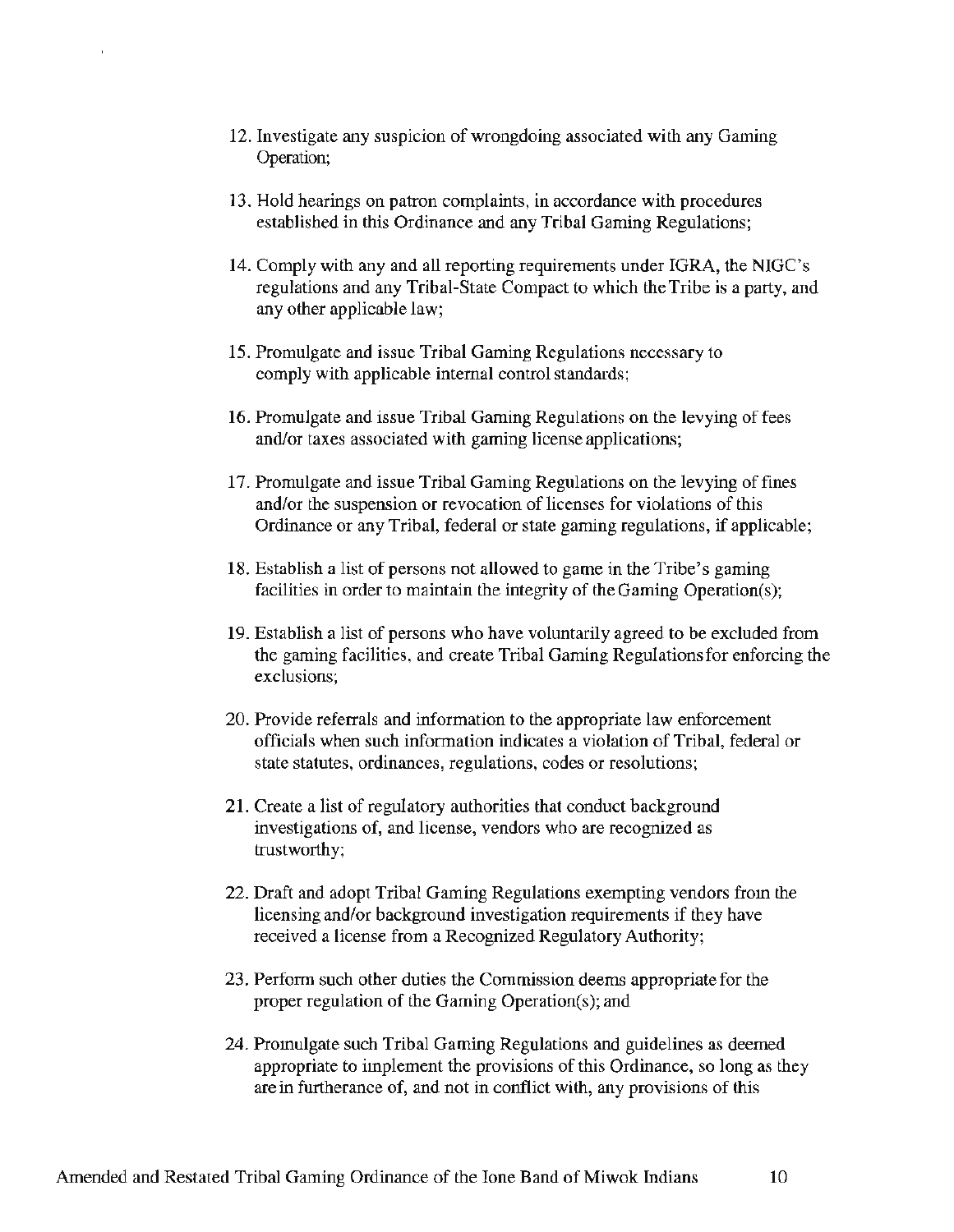### Ordinance.

- K Before adopting, amending or repealing Tribal Gaming Regulations, the Commission shall give notice of any such proposed action lo the Tribal Council, the Gaming Operation(s) and all other persons whom lhe Commission has reason to believe have a legitimate interest in the proposed action. The notice shall invite comments and describe the general nature of the proposed action and the manner in which comments on the proposed action shall be received by the Commission.
- L. The Commission shall ensure that all records and information obtained as a result of an employee background investigation shall remain confidential and shall not be disclosed to any persons who are not directly involved in the licensing and employment processes. Information obtained during the course of an employee background investigation shall be disclosed to members of management, human resource personnel and/or others employed by the Gaming Operation(s) on a need-toknow basis, for actions taken in their official capacities.
- M. The confidentiality requirements in (J), do not apply to requests for such records or information from any Tribal, federal, or state law enforcement or regulatory agency, or for lhe use of such records or information by the Commission and staff in the performance of their official duties.
- N. A majority of the Commission shall constitute a quorum. The concurrence of a majority of the Commissioners shall be required for any final determination by the Commission. The Commission may act in its official capacity, even if there are vacancies on the Commission.
- 0. Commissioners shall be compensated at a level determined by the Tribal Council. In order to ensure the Commission is not improperly influenced, a Commissioner's compensation shall not be based on a percentage of gaming revenue.
- P. The Commission shall keep a written record of its meetings.

### Section 10. Ethics

 $\overline{a}$ 

- A The Tribe recognizes that the duties of the Gaming Board of Directors and the Tribal Gaming Commission include making important decisions on highly sensitive issues. As such, the Tribe has determined that the Board of Directors and the Gaming Commission shall be held to extremely high ethical standards. Before taking their positions on the Board of Directors and the Tribal Gaming Commission, the members of the Board and the Commission ("Members") shall agree to be bound by the following principles:
	- 1. Members shall not hold financial interests that conflict with the conscientious performance of their duties as managers and regulators.
	- 2. Members shall not engage in financial transactions using nonpublic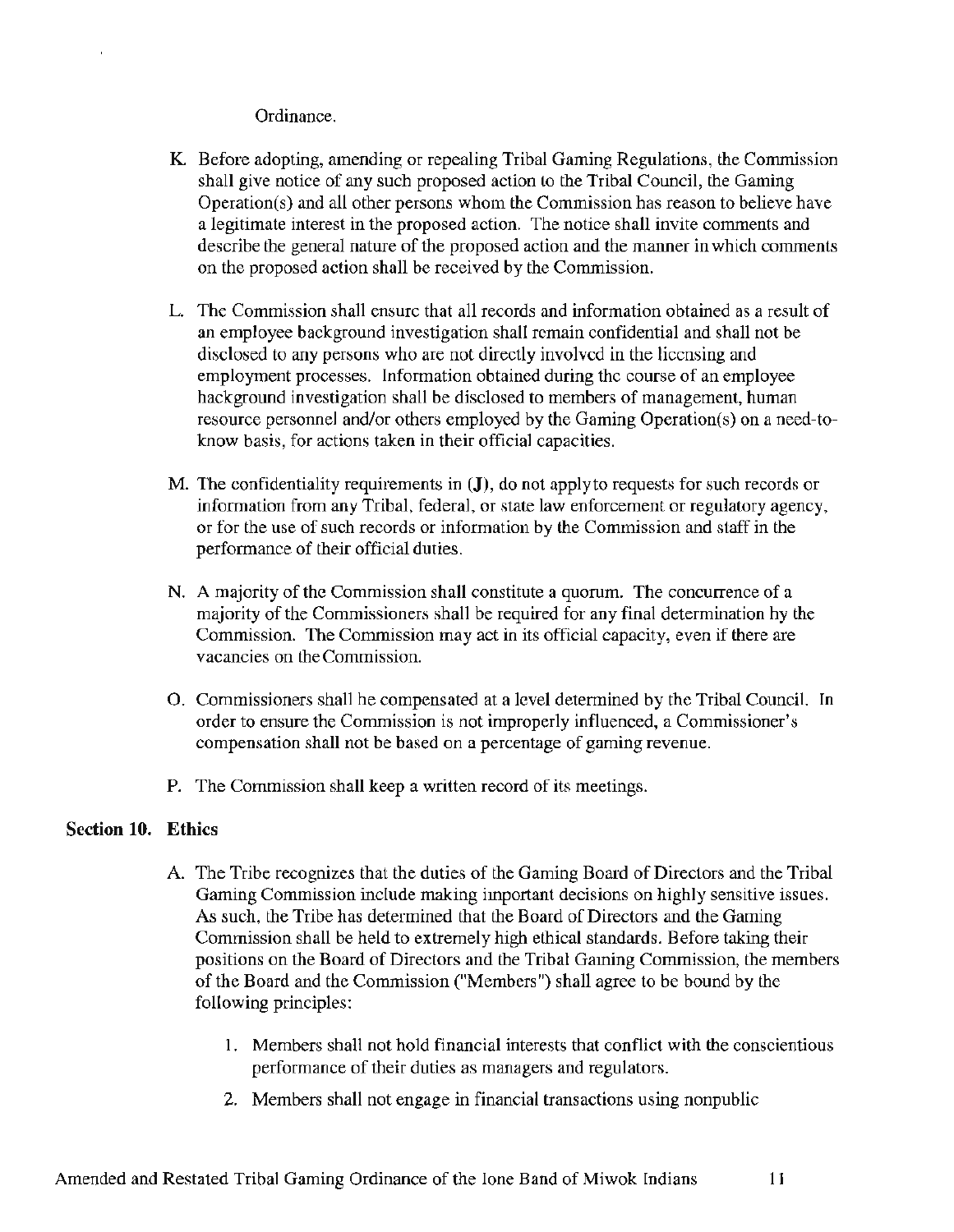information or allow the improper use of such information by others on their behalf to further any private interest.

- 3. Members shall not solicit or accept any gift or other item of monetary value, including Complimentary items or services, from any person or entity seeking official action or inaction from, doing business with, or conducting activities regulated by the Members' organization, or whose interests may be substantially affected by the performance or nonperfomlance of the Members' duties.
- 4. Members shall make no unauthorized commitments or promises of any kind purporting to bind the Tribe.
- 5. Members shall not use their positions for private gain.
- 6. Members shall act impartially, in accordance with all relevant Tribal, Federal, and State laws (where applicable), and shall not give preferential treatment to any private organization or individual, including to any persons related to Members.
- 7. Members shall ensure that Tribal property and gaming assets shall be properly segregated and safeguarded, and that such property and assets shall not be used for unauthorized activities.
- 8. Members shall not engage in outside employment or activities, including seeking or negotiating for future employment, which conflict with their official duties and responsibilities.
- 9. Members shall disclose waste, fraud, abuse, and corruption to appropriate authorities.
- 10. Members shall endeavor to avoid any actions creating the appearance that they are violating the law or the ethical standards listed herein.
- 11. Members shall disclose any real or apparent financial or personal conflicts. If there is a real conflict or the appearance of one, the member shall not take part in any decision related to the conflict.

### Section **11. Complimentary** Items

- A. The use of Complimentary items shall be governed by regulations established by the Tribal Gaming Commission.
- B. No Key Employee, Primary Management Official, Tribal Council member, member of the Gaming Board of Directors or Tribal Gaming Commission, or any person directly related to or sharing a residence with the above persons, shall be authorized to receive Complimentary items other than food and beverages valued at five (5) dollars or less, or, if at a public event held at the gaming facility, the free food and beverages offered to the general public.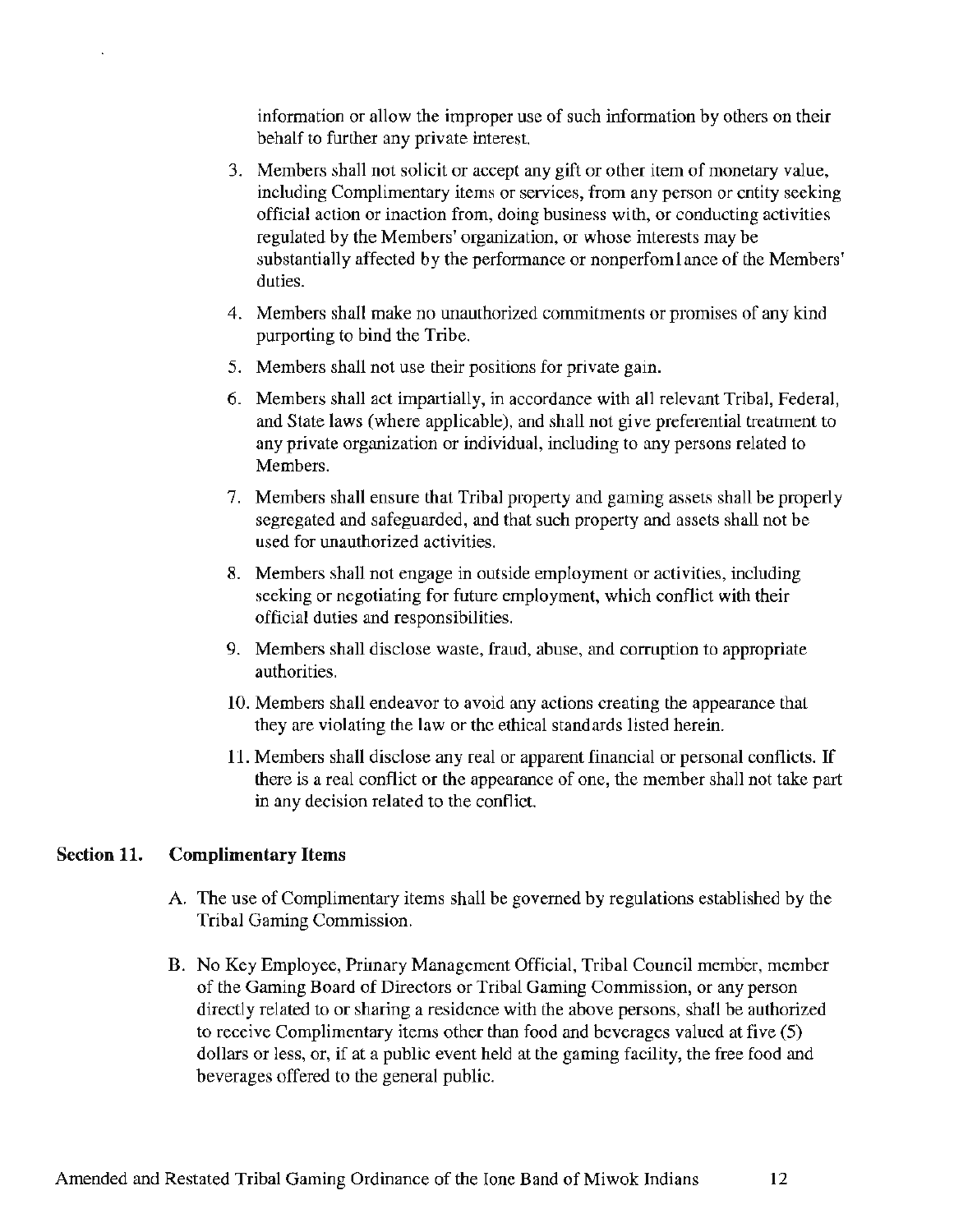#### Section 12. Audits

- A. The Tribe shall cause to be conducted, independent audits of any and all Gaming Operations annually and shall submit the results of those audits tothe NIGC.
	- 1. Annual audits shall conform to generally accepted auditing standards.
- B. All gaming related contracts that result in the purchase of supplies, services or concessions for more than \$25,000 in any year (except contracts for professional legal and accounting services) shall be specifically included within the scope of the audit conducted under this Ordinance.
- C. Copies of the annual audit of each Gaming Operation, and each audit for supplies, services or concessions of each Gaming Operation, shall be furnished to the NIGC within 120 days after the end of each fiscal year of the Gaming Operation.

#### Section 13. Environment and Public Health and Safety

- A. Each gaming facility shall be constructed, maintained, and operated in a manner that adequately protects the environment and the health and safety of the public.
- B. The Commission shall identify and enforce laws, resolutions, codes, policies, standards, or procedures, which are applicable to each gaming facility to ensure adequate protection of the environment and the health and safety of the public.

#### Section 14. Tribal Internal Control Standards

The Tribe shall adopt and implement Tribal Internal Control Standards ("TICS") for the operation of its Tribal Gaming Operation(s) in accordance with applicable law. The TICS shall be set out in separate regulations to be reviewed and approved by the Tribal Council.

#### Section 15. Patron Dispute Resolution

Patrons with complaints against the Gaming Operation shall have the right to file a petition for relief with the Commission. The Commission shall be responsible for the receipt of patron disputes. Complaints shall be submitted in writing. Any patron complaint must be submitted to the Commission within thirty (30) days of the incident giving rise to the complaint. All claims by patrons shall be limited to a maximum recovery of Two Hundred Fifty Thousand Dollars (\$250,000.00) per occurrence, and a cumulative limit of Five Hundred Thousand Dollars (\$500,000.00) per patron in any 12 month period, except for disputes relating to a patron's entitlement to a game prize, which shall be limited to the amount of such prize.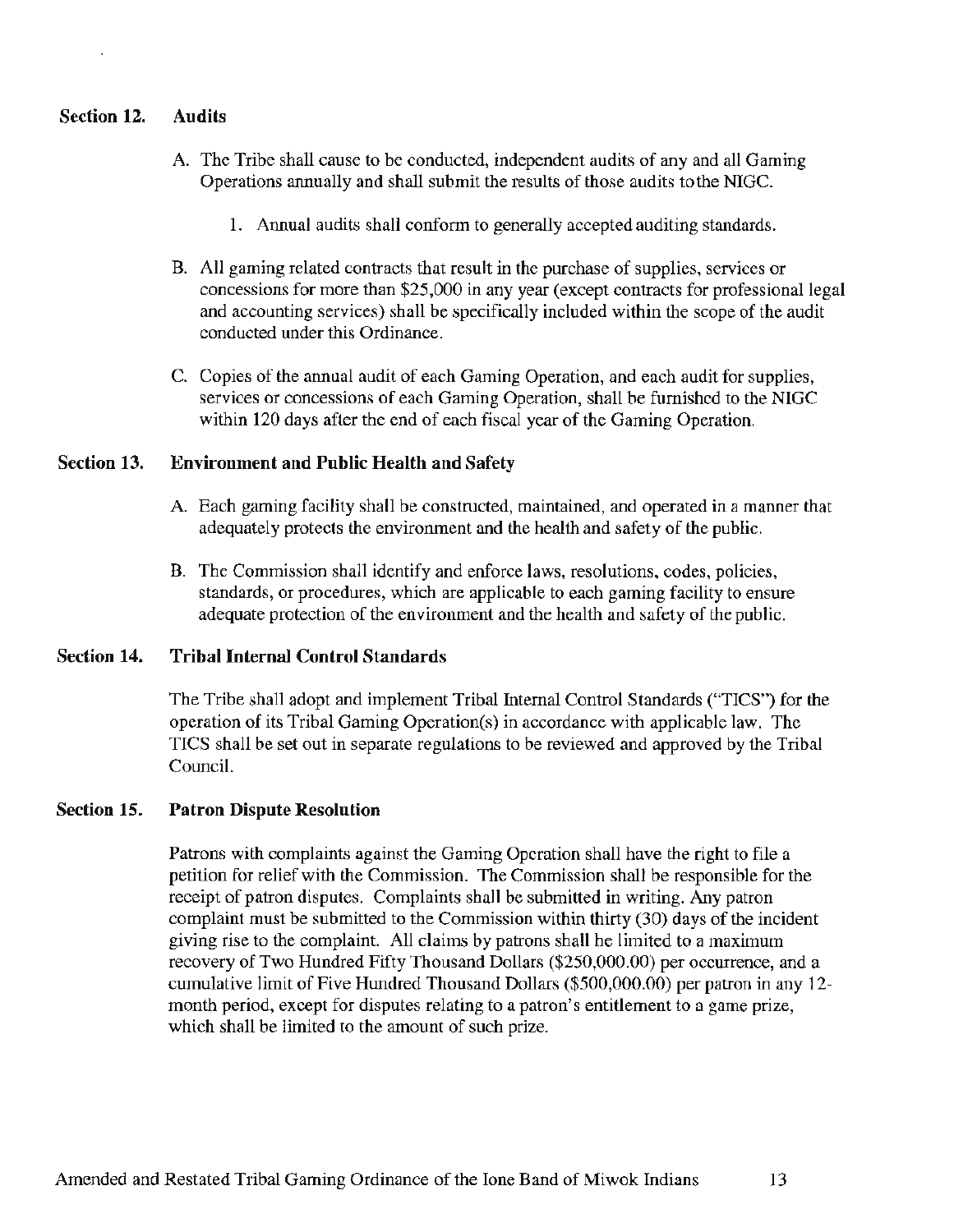### Section 16. Facility Licenses

- A. The Tribe shall issue a separate Facility License to each place, facility or location on Indian Lands where class II and/or class III gaming is conducted under this Ordinance once every two (2) years.
- B. The Commission is responsible for issuing new or renewed Facility Licenses to each place, facility or location.
- C. The Commission shall require that a Facility License application be completed by the chief management official of the Gaming Operation for each place, facility or location.
- D. The Commission shall be responsible for ensuring the environmental, health and public safety standards adopted by the Tribe are complied with by each gaming facility, and shall specify the form, conditions and content of a Facility License application. The application shall include:
	- 1. A legal description of the lands upon which the facility is located, and a certification that the site constitutes "Indian lands," as defined in IGRA, the NIGC's regulations, the NIGC Office of General Counsel and the DOI Office of the Solicitor's Indian lands legal opinions, judicial decisions and any other applicable law.
- E. The Commission shall only issue a Facility License if the application includes the required information and documentation, and sufficiently satisfies any additional conditions deemed necessary by the Tribe.
- F. *Notice in Advance of Initial Facility License.* The Tribe or Commission shall submit to the NIGC Chair a notice that issuance of a Facility License is under consideration by the Commission. This notice must contain the information and documentation set out in 25 C.F.R. § 559.2(b) and be submitted at least 120 days before the opening of any new gaming place, facility or location on Indian lands. The Commission may request an expedited 60-day review of the notice.
- G. *Notice of Issuance.* The Commission shall submit a copy of each newly issued or renewed Facility License to the NIGC Chair within 30 days of issuance, along with an attestation as required by 25 C.F.R. § 559.4 and any other required documentation.
- H. The Tribe shall notify the NIGC Chair within 30 days if a Facility License is terminated or expires, or if a gaming place, facility or location closes or reopens.

### Section 17. Agent for Service of Process

The Tribe designates the Tribal Chairperson as the agent for service of any official determination, order or notice of violation.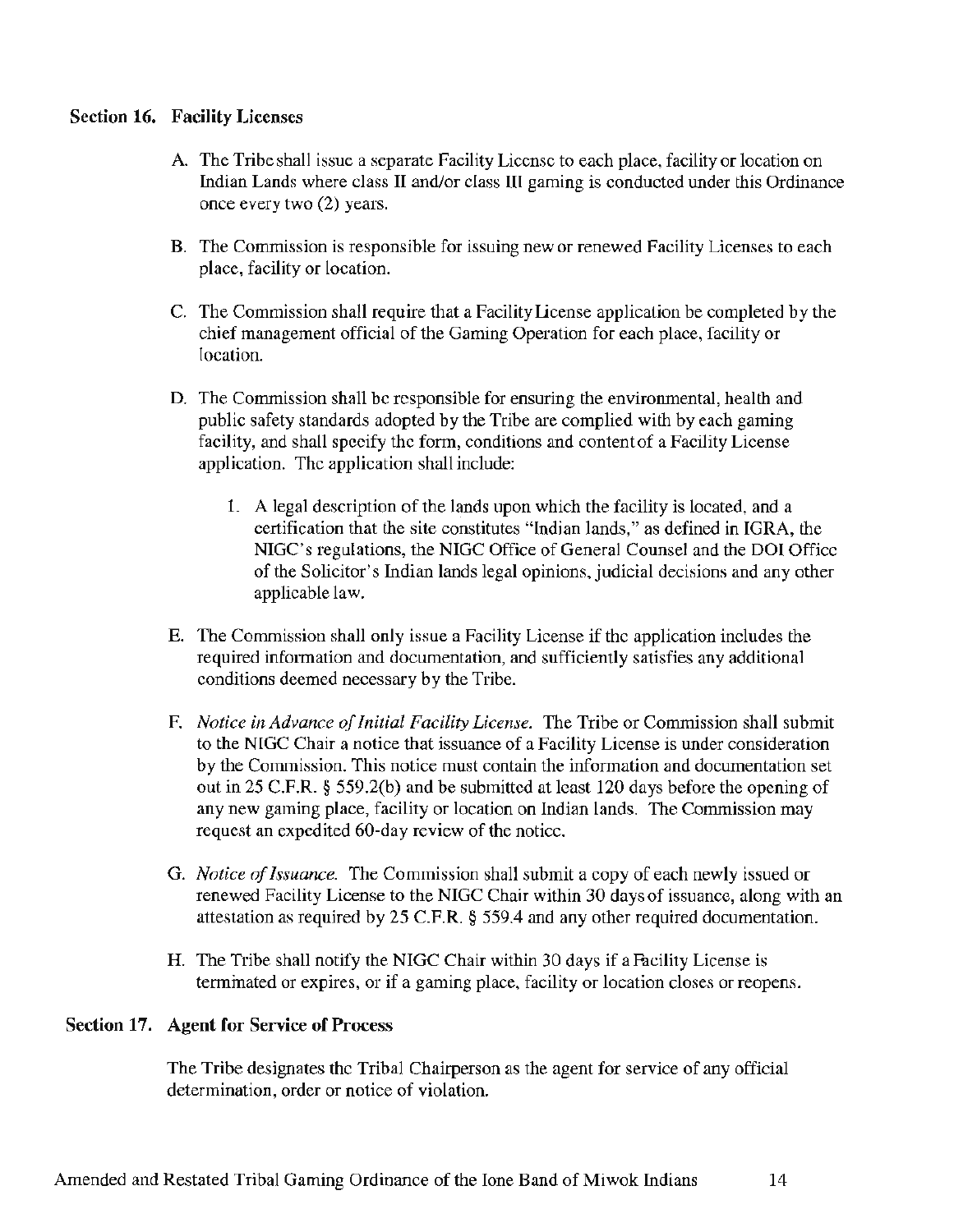#### Section 18. Tribal Access to Financial Information

A copy of a Gaming Operation's annual audit will be made available for review, upon request, to the Tribal Council.

#### Section 19. License Application Forms

- A. *Privacy Notice.* The following notice shall be placed on the Tribe's license application form for a Key Employee or a Primary Management Official before it is filled out by an applicant:
	- 1. In compliance with the Privacy Act of 1974, the following information is provided: Solicitation of the information on this form is authorized by 25 U.S.C. §§ 2701 *et seq.* The purpose of the requested information is to determine the eligibility of individuals to be granted a gaming license. The information will be used by the Tribal gaming regulatory authorities and by the National Indian Gaming Commission members and staff who have need for the information in the performance of their official duties. The information may be disclosed by the Tribe or the NIGC to appropriate Federal, Tribal, State, local, or foreign law enforcement and regulatory agencies when relevant to civil, criminal or regulatory investigations or prosecutions or when pursuant to a requirement by a tribe or the NIGC in connection with the issuance, denial, or revocation of a gaming license, or investigations of activities while associated with a tribe or a gaming operation. Failme to consent to the disclosures indicated in this notice will result in a tribe being unable to license you for a Primary Management Official or Key Employee position.

The disclosure of your Social Security Number (SSN) is voluntary. However, failure to supply a SSN may result in errors in processing your application.

- B. The following additional notice shall be placed on the application form for a Key Employee or a Primary Management Official before it is filled out by an applicant:
	- 1. A false statement on any part of your license application may be grounds for denying a license or the suspension or revocation of a license. Also, you may be punished by fine or imprisonment (U.S. Code, title 18, section 1001).

#### Section 20. License Fees

The Tribe may charge a license fee, in an amount to be set by the Commission, to cover its expenses in investigating and licensing Key Employees and Primary Management Officials of a Gaming Operation.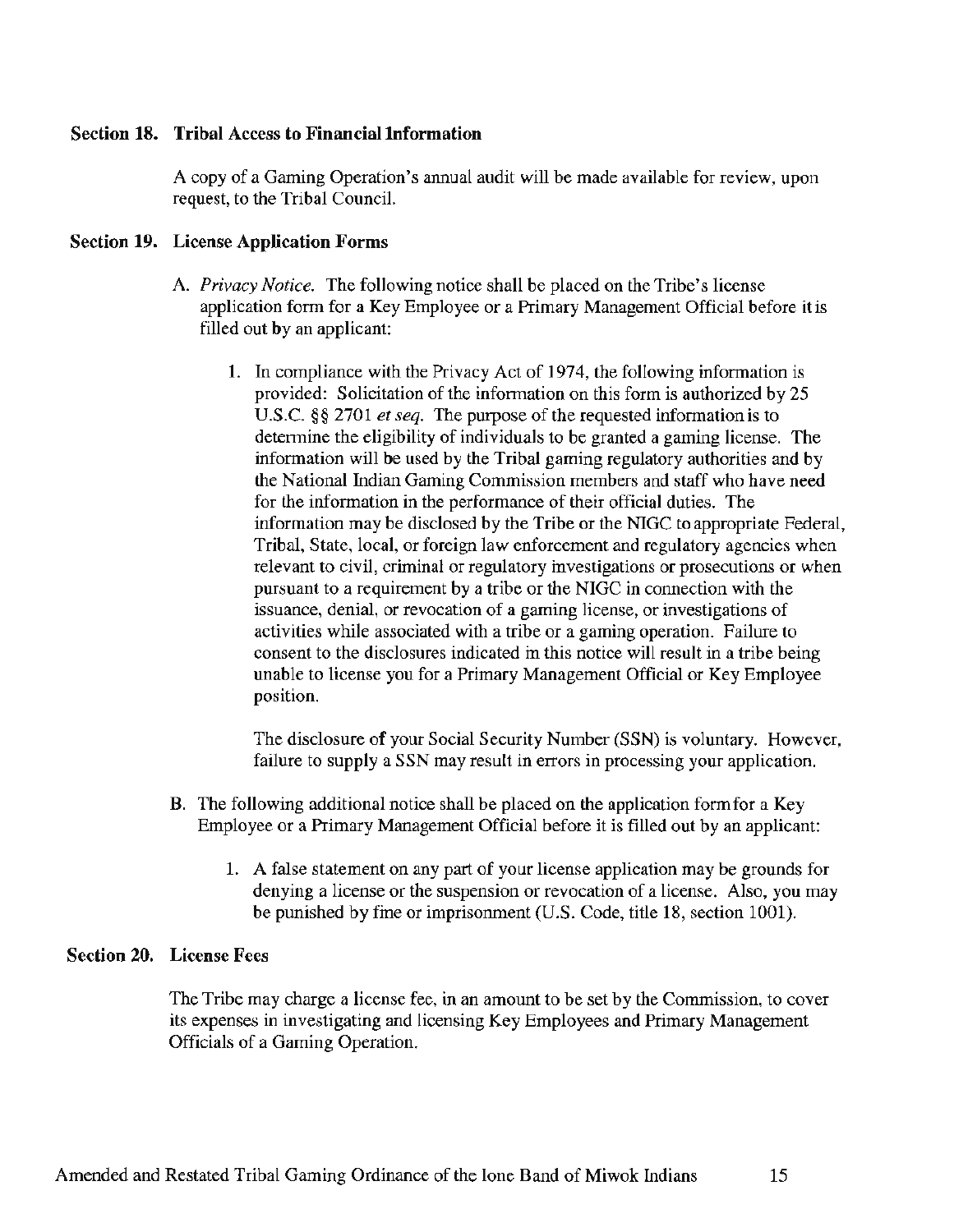#### Section 21. Fingerprints

' " "

The Tribe shall perform a background investigation for each Primary Management Official and Key Employee of a Gaming Operation. The Tribe shall request fingerprints from each Primary Management Official and Key Employee. Fingerprints shall be taken by the Commission. Fingerprints will then be forwarded to the NIGC for processing through the Federal Bureau of Investigation ("FBI") and the National Criminal Information Center to determine the applicant's criminal history, if any.

#### Section 22. Background Investigations

- A. The Tribe shall perform a background investigation for each Primary Management Official and Key Employee in its Gaming Operation(s).
- B. The Commission is responsible for conducting the background investigations of Primary Management Officials and Key Employees.
- C. The Commission shall obtain from each Primary Management Official and Key Employee all of the following information:
	- l. Full name. other names used (oral or written), social security number. birth date, place of birth, citizenship. gender and all languages spoken and/or written);
	- 2. Currently, and for the previous five (5) years, business and employment positions held, ownership interests in those businesses, business and residential addresses, and driver's license numbers;
	- 3. The names and current addresses of at least three (3) personal references, including one (1) personal reference who was acquainted with the applicant during each period of residence listed under paragraph  $(C)(2)$  of this Section;
	- 4. Current business and residential telephone numbers, and all cell phone numbers;
	- *5.* A description of any existing and previous business relationships with other tribes, including any ownership interests in the businesses;
	- 6. A description of any existing and previous business relationships with the gaming industry generally. including ownership interests in the businesses;
	- 7. The name and address of any licensing or regulatory agency with which the person has filed an application for a license or permit related to gaming. whether or not such license or permit was granted;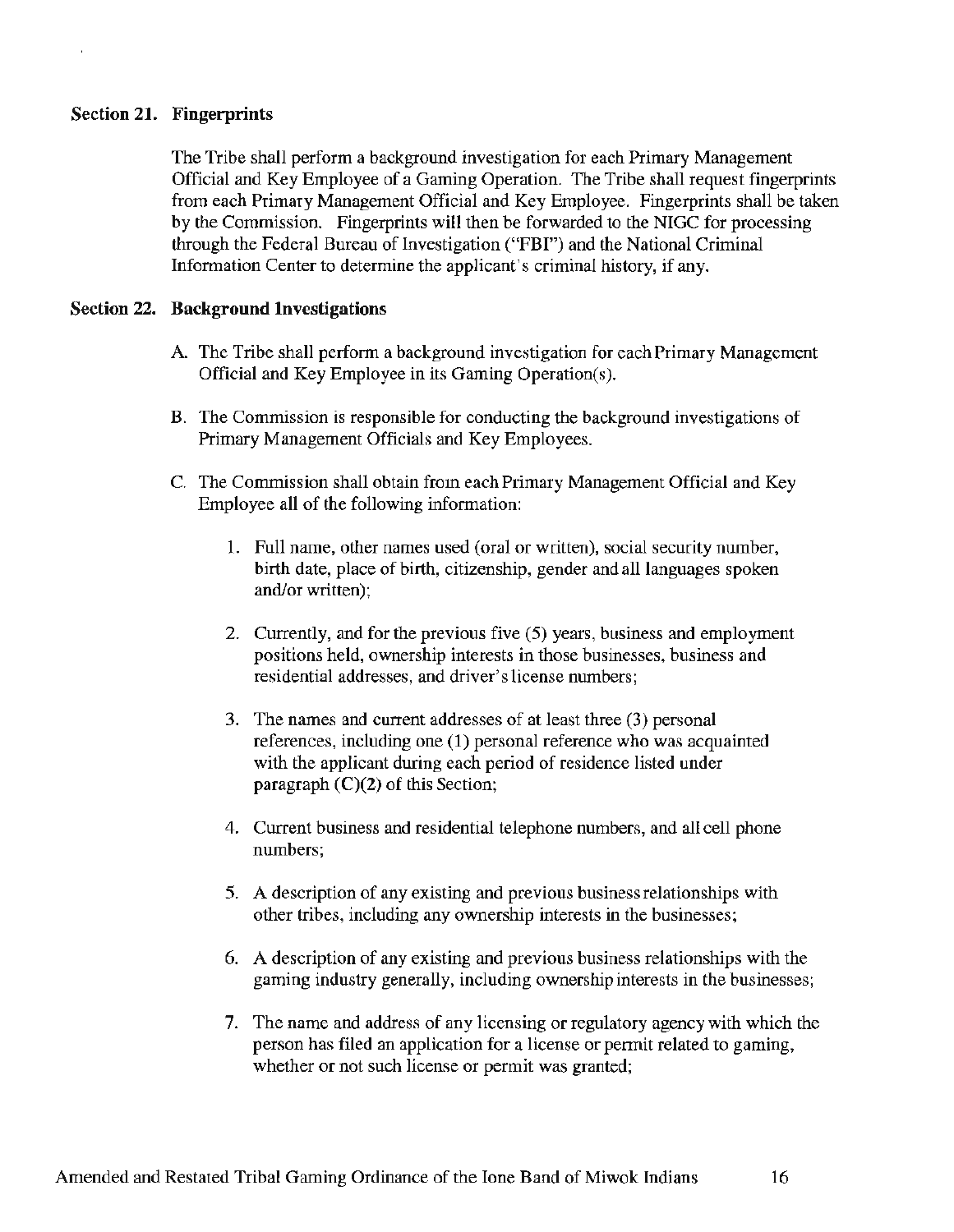- 8. For each felony for which there is an ongoing prosecution or a conviction, the charge, the name and address of the court involved, and the date of disposition, if any;
- 9. For each misdemeanor conviction or ongoing misdemeanor prosecution (excluding minor traffic violations) within ten (10) years of the date of the application, the name and address of the court involved and the date of disposition, if any;
- 10. For each criminal charge (excluding minor traffic charges), whether or not there is a conviction, if such criminal charge is within ten  $(10)$  years of the date of the application, and is not otherwise listed pursuant to paragraphs  $(C)(8)$  or  $(C)(9)$  of this Section, the criminal charge, the name and address of the court involved, and the date of disposition, if any;
- 11. The name and address of any licensing or regulatory agency with which the person has filed an application for an occupational license or permit, whether or not such license or permit was granted;
- 12. A recent photograph;
- 13. Any other information the Commission deems relevant; and
- 14. Fingerprints obtained in accordance with procedures adopted by the Tribe pursuant to 25 C.F.R. § 522.2(h).
- D. When a Primary Management Official or Key Employee is employed by the Tribe, a complete application file, containing all of the information listed in Section 22(C), shall be maintained.

### Section 23. Procedures for Conducting Background Investigations

- A The Commission, or its agents, shall employ or engage an investigator to conduct a background investigation of each applicant for a Primary Management Official or Key Employee position. The investigation must be sufficient to allow the Commission to make an eligibility determination under the "Eligibility Determinations" Section of this Ordinance. The investigator shall:
	- l. Verify the applicant's identity through items such as a social security card, driver's license, birth certificate or passport;
	- 2. Contact each personal and business reference provided in the license application, when possible;
	- 3. Conduct a personal credit check;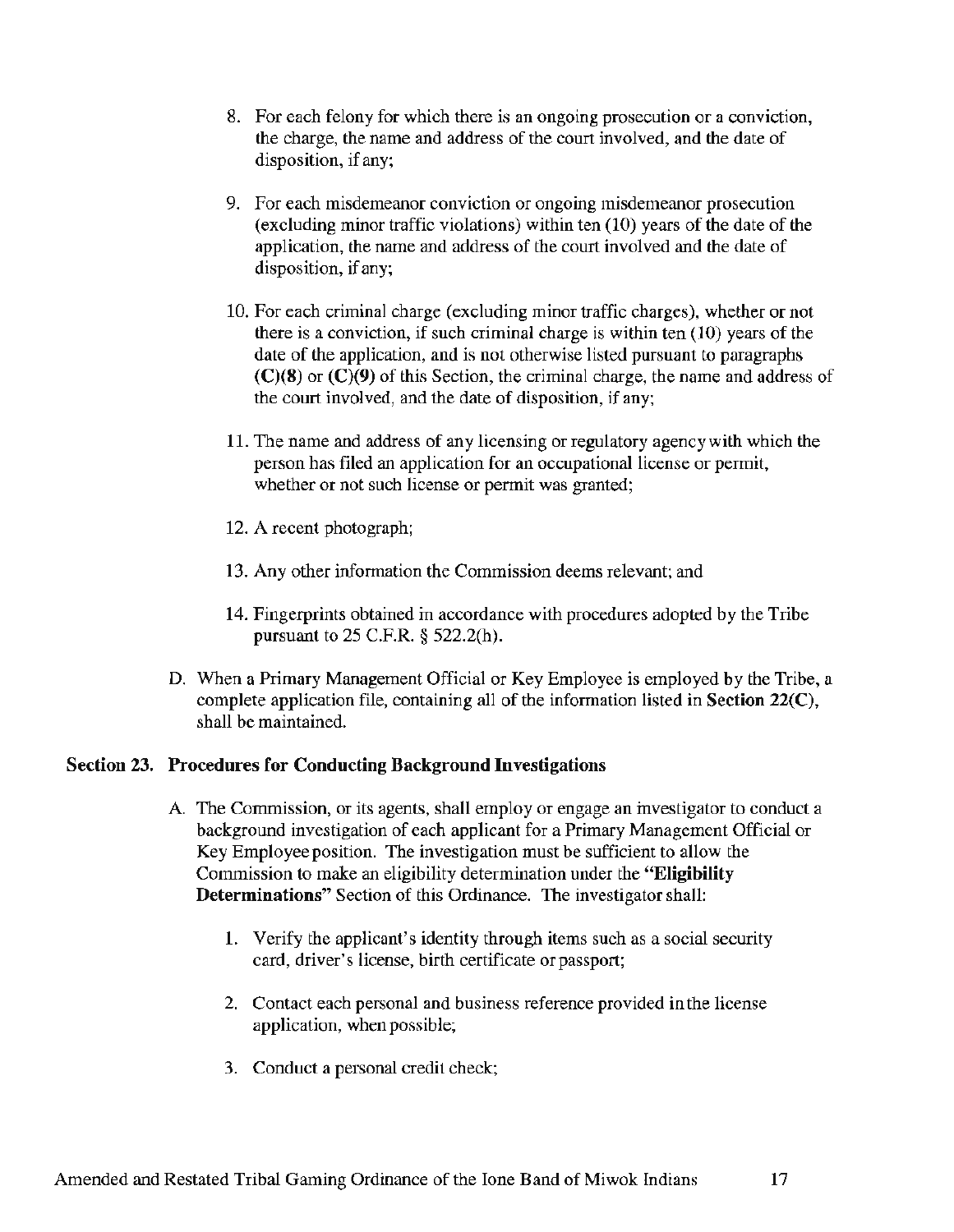- 4. Conduct a civil history check for past or outstanding judgments, current liens, past or pending lawsuits, and any other information deemed to be relevant;
- S. Conduct a criminal history records check by submitting the applicant's fingerprints to the NIGC or to another law enforcement agency for forwarding to the FBI to perform a criminal history records check utilizing the FBI's data base;
- 6. Based on the results of the criminal history records check, as well as information acquired from an applicant's self-reporting or from any other source, obtain information from the appropriate court regarding any past felony and/or misdemeanor convictions or ongoing prosecutions within the past ten (10) years;
- 7. Inquire into any previous or existing business relationships with the gaming industry, including with any tribes with gaming operations, by contacting the entities or tribes;
- 8. Verify the applicant's history and current status with any licensing agency by contacting the agency; and
- 9. Take other appropriate steps to verify the accuracy of the information, focusing on any problem areas noted.

### Section 24. Investigative Reports

. '

- A. The Tribe shall create and maintain an investigative report for each background investigation of a Primary Management Official or Key Employee.
- B. Investigative reports shall include all of the following information:
	- 1. Steps taken in conducting the investigation;
	- 2. Results obtained;
	- 3. Conclusions reached; and
	- 4. The basis for those conclusions.

#### Section 25. Eligibility Determinations

A. Before a license is issued to a Primary Management Official or Key Employee, an authorized Tribal official shall make a finding concerning the eligibility of that person for receiving a license by reviewing the applicant's prior activities, criminal record, if any, and reputation, habits and associations.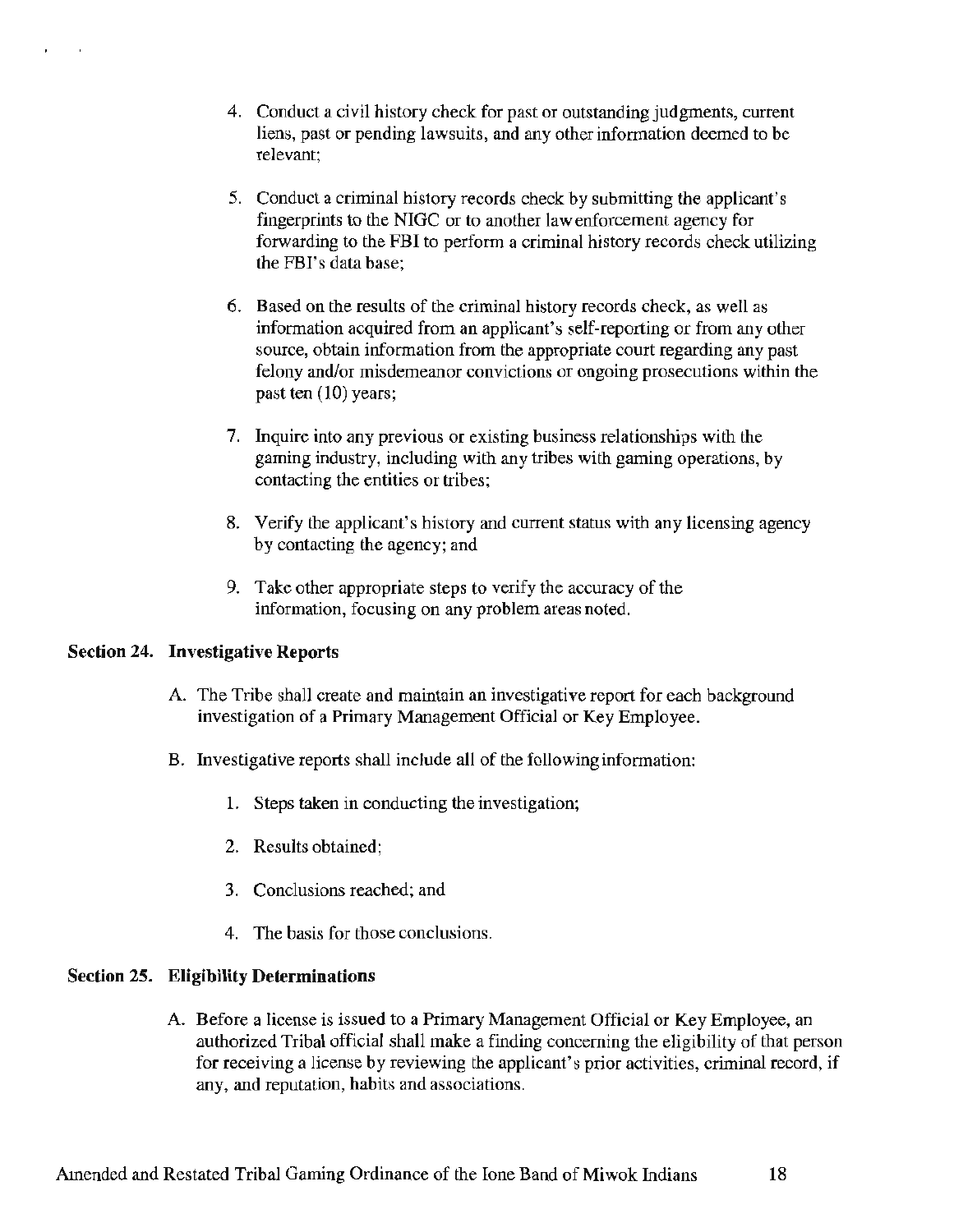- B. If the authorized Tribal official, in applying the standards adopted in this Ordinance, determines that licensing the person poses a threat to the public interest or to the effective regulation of gaming, or creates or enhances the dangers of unsuitable, unfair or illegal practices, methods and/or activities in the conduct of gaming, the authorized Tribal official shall not license that person in a Key Employee or Primary Management Official position.
- C. Copies of the eligibility determination shall be included with the notice of results that must be submitted to the NIGC before the licensing of a Primary Management Official or Key Employee.

#### Section 26. Notice of Results of Background Investigations

. . . '

- A. Before issuing a License to a Primary Management Official or Key Employee, the Commission shall prepare a notice of results of the applicant's background investigation to submit to the NIGC.
	- 1. The notice of results must be submitted to the NIGC no later than 60 days after the applicant begins working for the Tribe.
- B. The notice of results shall include the following information:
	- 1. The applicant's name, date of birth, and social security number;
	- 2. The date on which the applicant began, or will begin, working as a Primary Management Official or Key Employee;
	- 3. A summary of the information presented in the investigative report, including:
		- (a) licenses that have previously been denied;
		- (b) gaming licenses that have been revoked, even if subsequently reinstated;
		- (c) every known criminal charge brought against the applicant within the last ten (10) years of the date of the application; and
		- ( d) every felony offense of which the applicant has been convicted or any ongoing prosecution; and
	- 4. A copy of the eligibility determination made in accordancewith the "Eligibility Determinations" Section of this Ordinance.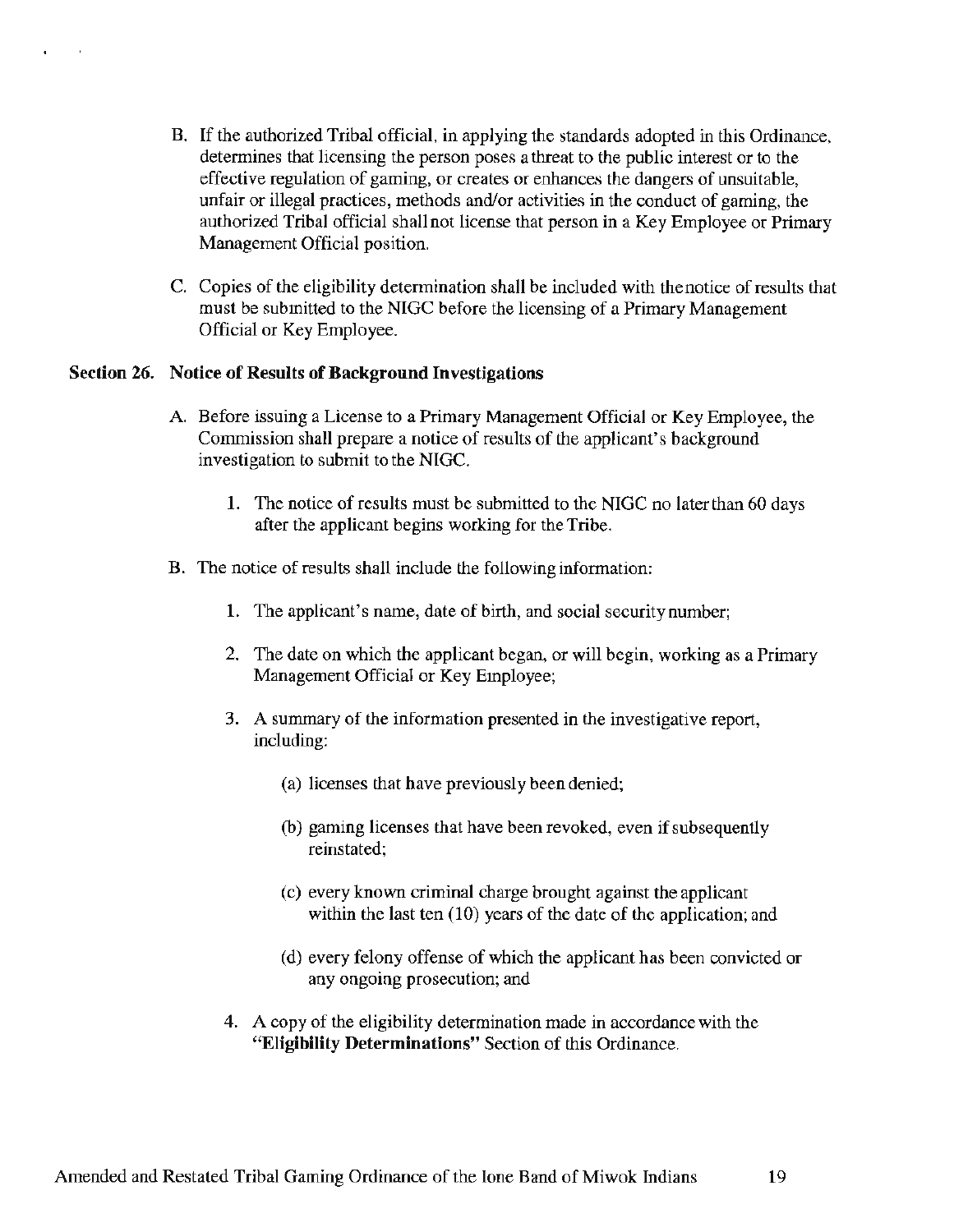#### Section 27. Limitation on State Reporting Requirements.

Notwithstanding any requirements to the contrary in this Ordinance, if the Tribe operates a gaming facility that offers only class II gaming and not class III gaming, or the Tribe is not otherwise subject to state reporting requirements, the Commission's reporting and olher obligations pursuant to this Ordinance shall be limited to those required under applicable federal law. In such cases, the Commission's ability to issue a license shall not be dependent on receiving a determination of suitability from a State Gaming Agency unless otherwise required by applicable federal law.

### Section 28. Granting Gaming Licenses

- A. All Primary Management Officials and Key Employees of a Gaming Operation must have a gaming license issued by the Tribe.
- B. The Commission is responsible for granting and issuing gaming licenses to Primary Management Officials and Key Employees.
- C. The Commission may license a Primary Management Official or Key Employee applicant after submitting a notice of results of the applicant's background investigation to the NIGC.
- D. The Commission shall notify the NIGC of the issuance of a license to a Primary Management Official or Key Employee within 30 days of issuance.
- E. The Tribe shall not employ an individual in a Primary Management Official or Key Employee position who does not have a license after 90 days of beginning work at a Gaming Operation.
- F. The Commission must reconsider a license application for a Primary Management Official or Key Employee if it receives a statement of itemized objections to issuing such a license from the NIGC, and those objections are received within 30 days of the NIGC receiving a notice of results of the applicant's background investigation.
	- 1. The Commission shall take the NIGC's objections into account when reconsidering a license application.
- G. The Commission will make the final decision whether to issue a license to an applicant for a Primary Management Official or Key Employee position.
- H. If the Commission has issued a license to a Primary Management Official or Key Employee before receiving the NIGC's statement of objections, notice and a hearing shall be provided to the licensee, as required by Section 32.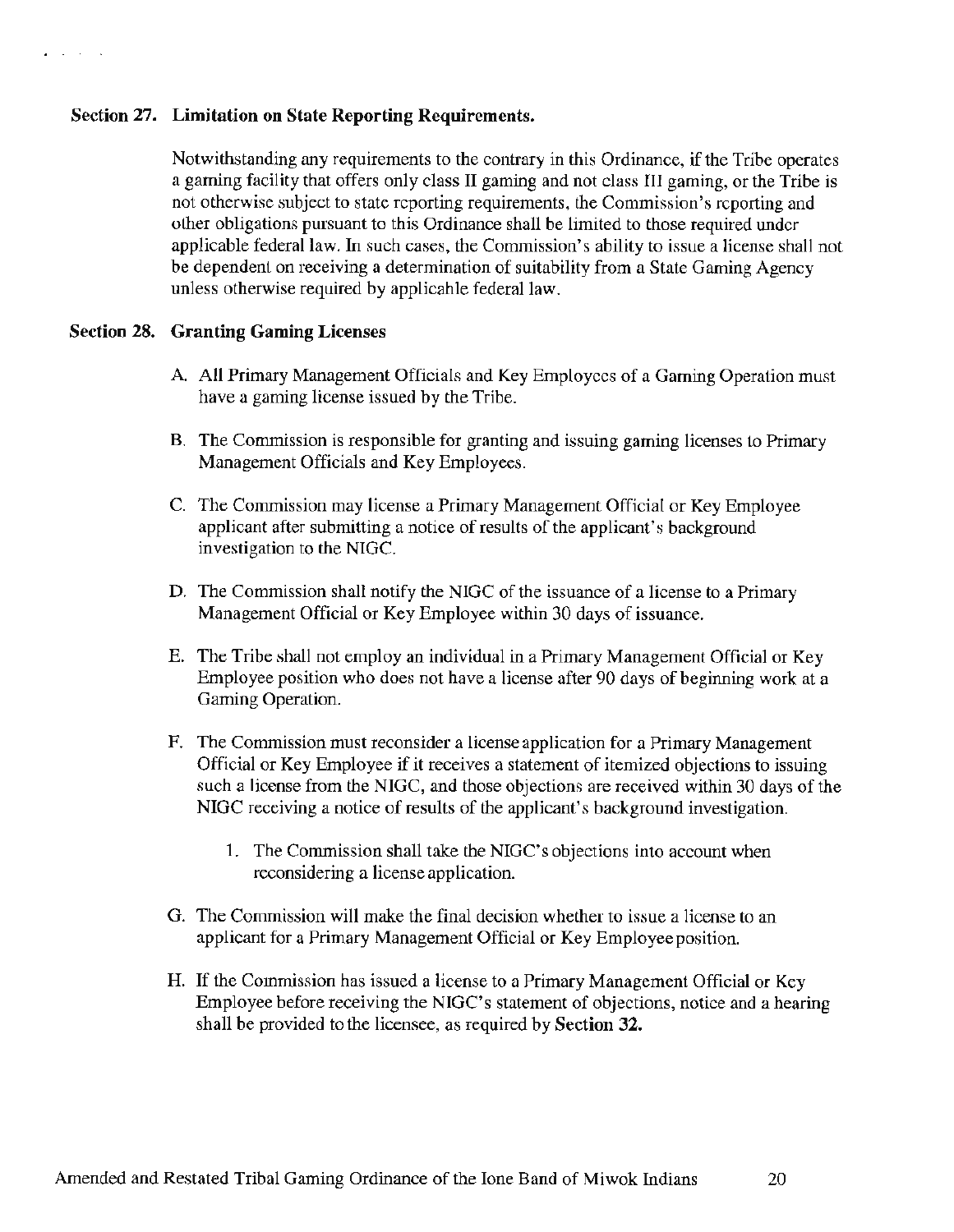### Section 29. Records Retention

- A. The Commission shall retain, for no less than three (3) years from the date a Primary Management Official or Key Employee is terminated from employment with the Tribe, the following documentation:
	- 1 . Applications for licensing;
	- 2. Investigative reports; and
	- 3. Eligibility determinations.

### Section 30. Temporary Licenses

If an applicant has completed a license application to the satisfaction of the Commission, and the Commission has conducted a preliminary background investigation, the Commission may issue a temporary license and impose such conditions thereon as it deems appropriate pending completion of the licensing process. Provided that, the Commission has no information suggesting the applicant would be automatically disqualified from obtaining a license or that would cause a reasonable person to investigate further before issuing a license. Temporary licenses shall expire upon ninety (90) days of issuance.

### Section 31. Denying Gaming Licenses

- A. The Commission shall not license a Primary Management Official or Key Employee if an authorized Tribal official determines, in applying the standards in the "Eligibility Determinations" Section of this Ordinance for making a license eligibility determination, that licensing the person:
	- 1. Poses a threat to the public interest;
	- 2. Poses a threat to the effective regulation of gaming; or
	- 3. Creates or enhances the dangers of unsuitable, unfair or illegal practices, methods and/or activities in the conduct of gaming.
- B. When the Commission does not issue a license to an applicant for a Primary Management Official or Key Employee position, or revokes a previously issued license after reconsideration, it shall:
	- 1. Notify the NIGC; and
	- 2. Forward copies of its eligibility determination and notice of results of the applicant's background investigation to the NIGC for inclusion in the Indian Gaming Individuals Record System.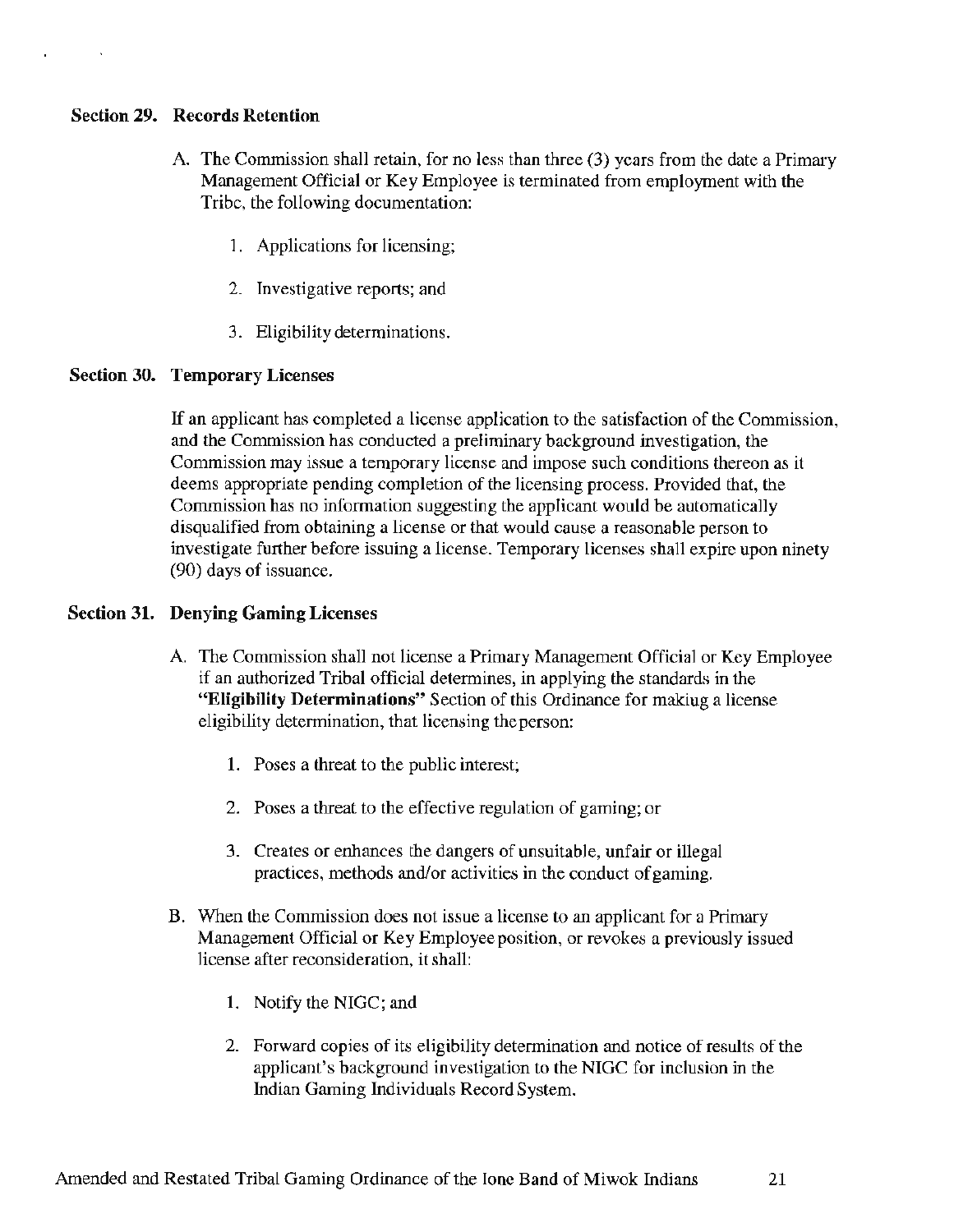#### Section 32. Gaming License Suspensions and Revocations

f ' + + + + +

- A If, after a license is issued to a Primary Management Official or a Key Employee, the Tribe or the Commission receives notice from the NIGC that the Primary Management Official or Key Employee is not eligible for employment, the Commission shall do the following:
	- 1. Immediately suspend the license;
	- 2. Provide the licensee with written notice of the suspension and proposed revocation; and
	- 3. Provide the licensee with notice of a time and place for a hearing on the proposed revocation of the license.
- B. The right to a revocation hearing vests only when a license is granted under an ordinance that has been approved by the NIGC Chair. License revocation procedures shall be adopted by the Commission via separate policy/regulations.
- C. Following a revocation hearing, the Tribe shall decide whether to revoke or reinstate the license at issue.
- D. The Tribe shall notify the NIGC of its decision to revoke or reinstate a license within 45 days of receiving notification from the NIGC that a Primary Management Official or Key Employee is not eligible for employment.

### Section 33. Licenses for Vendors

*Vendor Licenses Required.* Vendors of gaming services or supplies, with a value of \$25,000 or more annually, including vendors identified as a gaming resource suppliers or Financial Sources requiring licensure under a Tribal-State Compact (or, alternatively, Secretarial Procedures), must obtain a vendor license from the Commission in order to transact business with the Tribe's Gaming Opcration{s). Contracts for professional legal and accounting services are excluded from this Section.

#### Section 34. Submission of a Vendor License Application

In order to obtain a vendor license, the business must complete a vendor application and submit to background checks of itself and its principals. Principals of a business include those officers, directors, managers, owners, partners, and non-institutional stockholders thateither own 10% or more of the business' stock or are the ten {JO) largest stockholders, as well as the on-site supervisors or managers designated in an agreement with the Tribe or the Commission, if applicable.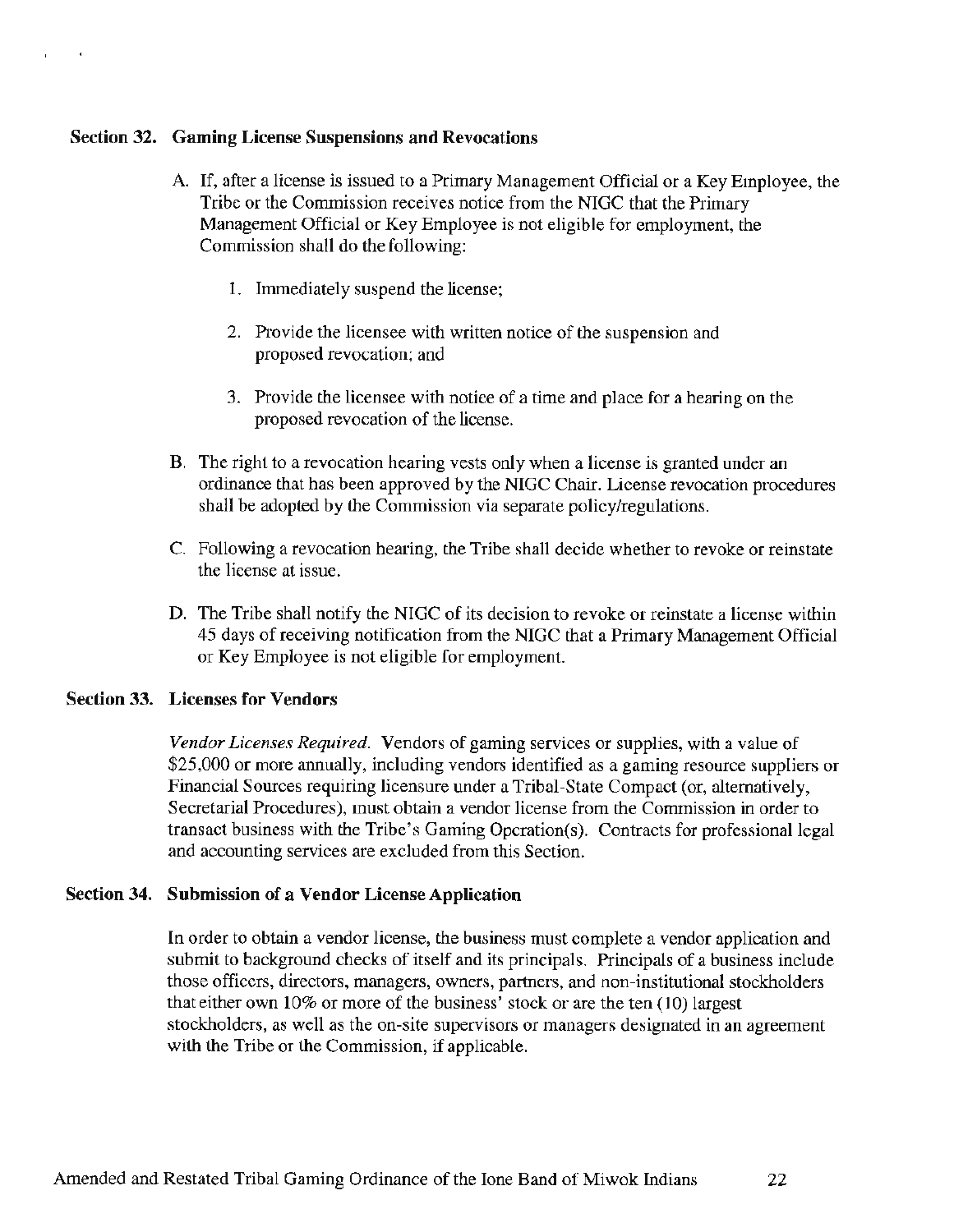#### Section 35. Vendor License Application and Background Investigations

The Tribal Council or Commission shall adopt, and the Commission shall implement, regulations providing for such licensing and background investigation requirements and procedures for Vendors as it deems appropriate, provided that such requirements arc at least as stringent as those contained in IGRA at  $25$  U.S.C. § 2710(b)(2)(F) and the NIGC's regulations at 25 C.F.R. Parts 556, 558, and 559, and any applicable Tribal-State compact (or, alternatively, Secretarial Procedures). The Tribal Council or Commission shall adopt standards for the required content of Vendor license applications and determine the minimum steps to be taken by an investigator in completing Vendor background investigations. These standards shall be adopted by separate ordinance or tribal policy.

#### Section 36. Vendor License Fees

 $\mathcal{L} \rightarrow \mathcal{L}$ 

The Tribe may charge a reasonable license fee, in an amount to be set by the Commission.

#### Section 37. Vendor Background Investigation Reports

The investigator shall complete an investigative report covering each of the steps taken in the background investigation of the gaming vendor and its principals, and present it to the Commission.

#### Section 38. Exemption for Vendors Licensed by Recognized Regulatory Authorities

The Commission may adopt Tribal Gaming Regulations naming specific licensing authorities that it recognizes and may authorize exemptions to the vendor licensing process for vendors who have received a license from one of the named regulatory authorities.

#### Section 39. Compliance with Federal Law

The Tribe shall comply with all applicable federal laws, including the Bank Secrecy Act, 31 U.S.C. § 5311 *et seq.* 

#### Section 40. Severability

If any part of this Ordinance is found to be invalid by a court of competent jurisdiction, the invalid provision or provisions shall be severed and the remaining provisions of this Ordinance shall continue in full force and effect.

#### Section 41. Amendments

This Ordinance may be amended upon approval by the Tribal Council and approval by the Chair of the NIGC.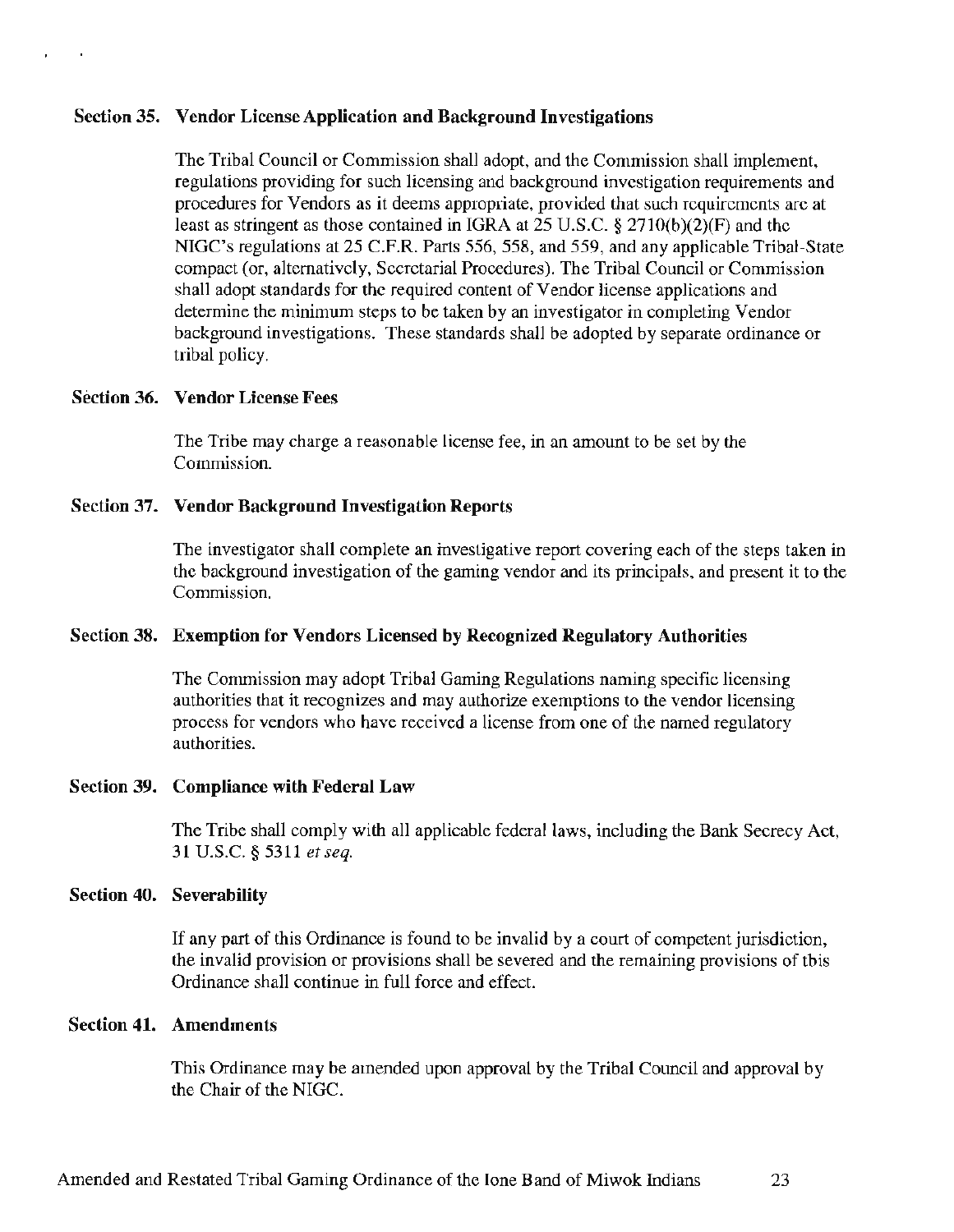#### Section 42. Interim Gaming Commission

Until such time as the Tribal Gaming Commission is appointed by the Tribal Council, the Tribal Council shall act as the Interim Gaming Commission and shall be authorized to perform all functions of the Tribal Gaming Commission set forth in and in accordance with this Gaming Ordinance except that the Interim Gaming Commission will not be in violation of any and all provisions of this Gaming Ordinance which prohibit Tribal Council members or their relatives from serving on the Tribal Gaming Commission.

#### Section 43. Effective Date

This Ordinance shall take effect immediately upon its approval by the NIGC Chair.